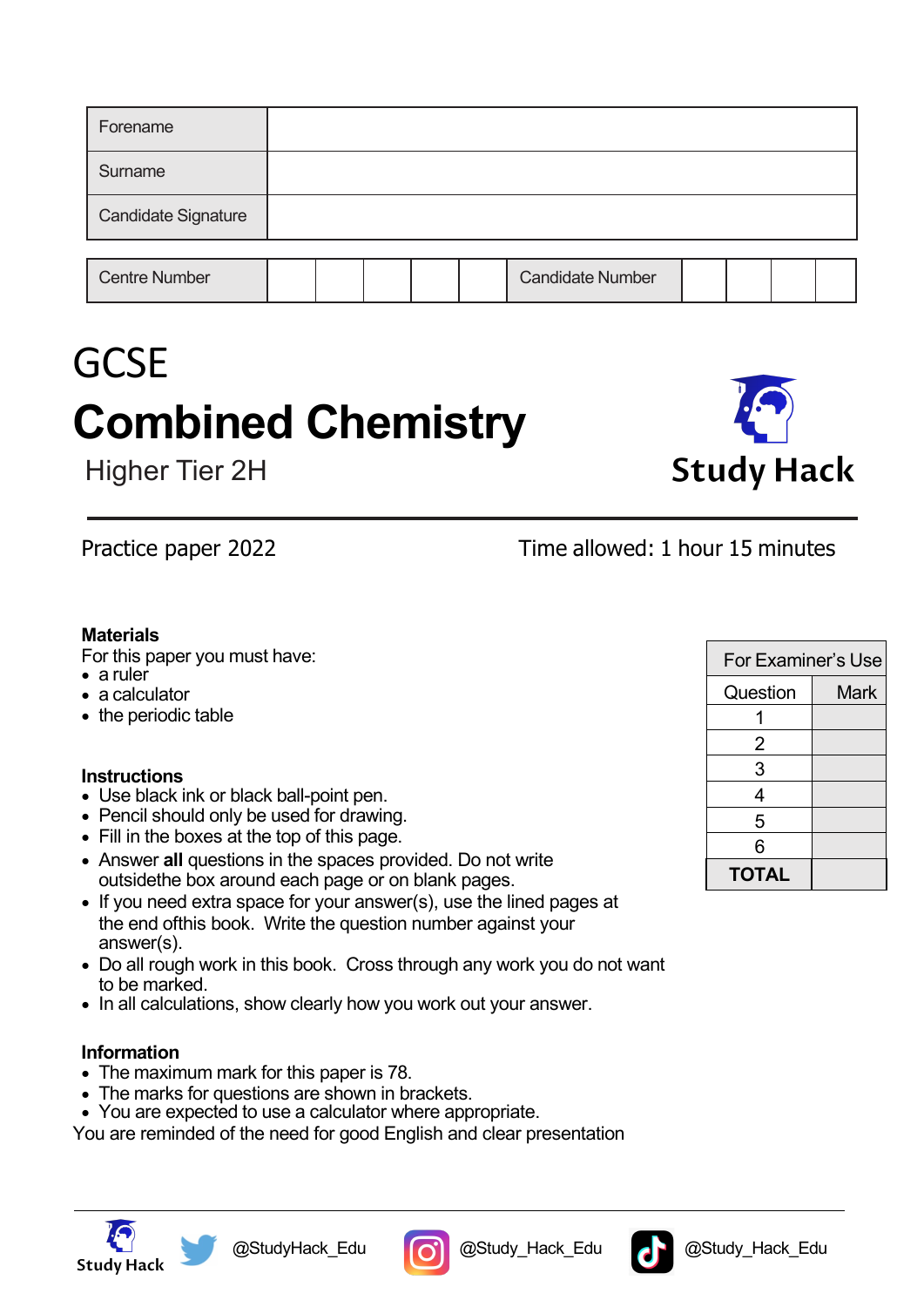## **Q1.**

Some students investigated the compounds in a green lettuce leaf and a red cabbage leaf.

The students placed each leaf in boiling ethanol and then tested each leaf for starch.

(a) The boiling point of ethanol is 78 °C

Ethanol is flammable so should not be directly heated with a Bunsen burner.

\_\_\_\_\_\_\_\_\_\_\_\_\_\_\_\_\_\_\_\_\_\_\_\_\_\_\_\_\_\_\_\_\_\_\_\_\_\_\_\_\_\_\_\_\_\_\_\_\_\_\_\_\_\_\_\_\_\_\_\_\_\_\_\_\_\_\_

\_\_\_\_\_\_\_\_\_\_\_\_\_\_\_\_\_\_\_\_\_\_\_\_\_\_\_\_\_\_\_\_\_\_\_\_\_\_\_\_\_\_\_\_\_\_\_\_\_\_\_\_\_\_\_\_\_\_\_\_\_\_\_\_\_\_\_

Give **one** way ethanol can be boiled safely.

Do **not** refer to wearing goggles in your answer.

(b) Describe how the students could test the leaves for starch.

Give the result if starch is present.

 $Test$ 

(c) The students used paper chromatography to investigate the coloured pigments in both types of leaf.

\_\_\_\_\_\_\_\_\_\_\_\_\_\_\_\_\_\_\_\_\_\_\_\_\_\_\_\_\_\_\_\_\_\_\_\_\_\_\_\_\_\_\_\_\_\_\_\_\_\_\_\_\_\_\_\_\_\_\_\_\_\_\_\_\_\_\_

 $\_$ 

\_\_\_\_\_\_\_\_\_\_\_\_\_\_\_\_\_\_\_\_\_\_\_\_\_\_\_\_\_\_\_\_\_\_\_\_\_\_\_\_\_\_\_\_\_\_\_\_\_\_\_\_\_\_\_\_\_\_\_\_\_\_\_\_\_\_\_

 $\_$ 

 $\_$ 

Explain how paper chromatography causes the different pigments to separate.

**(3)**

**Table 1** shows the students' results. The distance the solvent and each pigment moved was measured from the start line.

| Л<br>τ.<br>Ш |  |
|--------------|--|
|--------------|--|

| <b>Green lettuce</b>           |             | Red cabbage                    |             |
|--------------------------------|-------------|--------------------------------|-------------|
| <b>Distance</b><br>moved in mm | $R_f$ value | <b>Distance</b><br>moved in mm | $R_f$ value |

**(2)**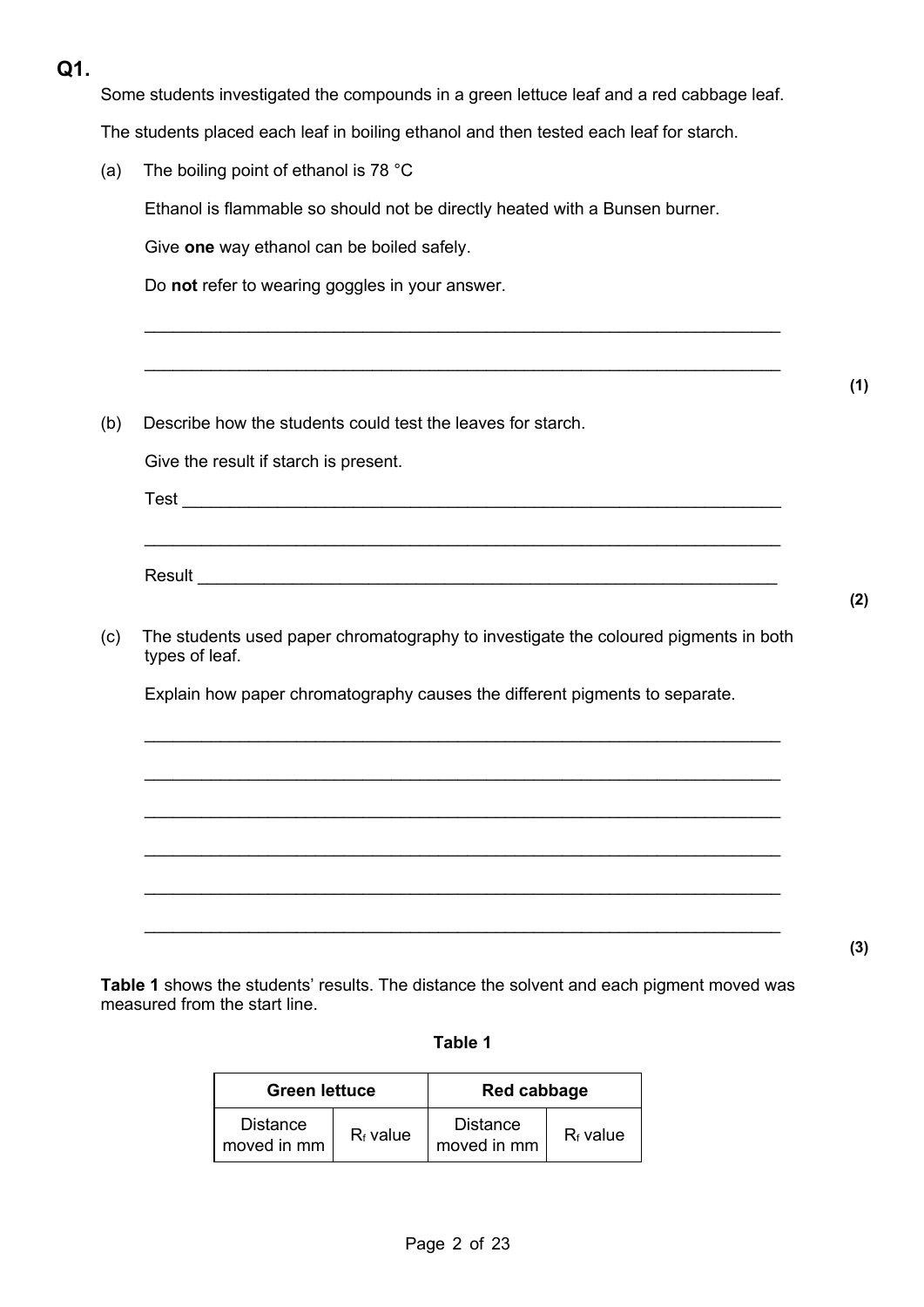| Solvent front           | 120 |      | 113       |           |
|-------------------------|-----|------|-----------|-----------|
| Yellow-green<br>pigment | 18  | 0.15 | 14        | 0.12      |
| Bright green<br>pigment | 24  | 0.20 | Not found | Not found |
| Yellow<br>pigment       | 40  | 0.33 | 46        | 0.41      |
| Orange<br>pigment       | 120 | 1.00 | 113       | 1.00      |

Table 2 shows the known R<sub>f</sub> value ranges of some pigments.

|--|

| <b>Pigment</b> | $R_f$ value   |
|----------------|---------------|
| Carotene       | $0.89 - 0.98$ |
| Pheophytin a   | በ 42 –በ 49    |
| Pheophytin b   | $0.33 - 0.40$ |
| Chlorophyll a  | $0.24 - 0.30$ |
| Chlorophyll b  | $0.20 - 0.26$ |
| Xanthophyll    | $0.04 - 0.28$ |

(d) One pigment was found in the green lettuce leaf, but was **not** found in the red cabbage leaf.

Describe why it is **not** possible to be certain what this pigment is.

Use the information in **Table 1** and **Table 2** to help you.

(e) The experiment was repeated and the solvent front travelled 140 mm from the start line. Calculate the range of distances where the pigment carotene would be seen.

 $\_$ 

 $\_$ 

Use the equation for calculating Rf values and the information in **Table 2** to help you.

 $\_$ 

\_\_\_\_\_\_\_\_\_\_\_\_\_\_\_\_\_\_\_\_\_\_\_\_\_\_\_\_\_\_\_\_\_\_\_\_\_\_\_\_\_\_\_\_\_\_\_\_\_\_\_\_\_\_\_\_\_\_\_\_\_\_\_\_\_\_\_

\_\_\_\_\_\_\_\_\_\_\_\_\_\_\_\_\_\_\_\_\_\_\_\_\_\_\_\_\_\_\_\_\_\_\_\_\_\_\_\_\_\_\_\_\_\_\_\_\_\_\_\_\_\_\_\_\_\_\_\_\_\_\_\_\_\_\_

 $\_$ 

 $\_$ 

**(1)**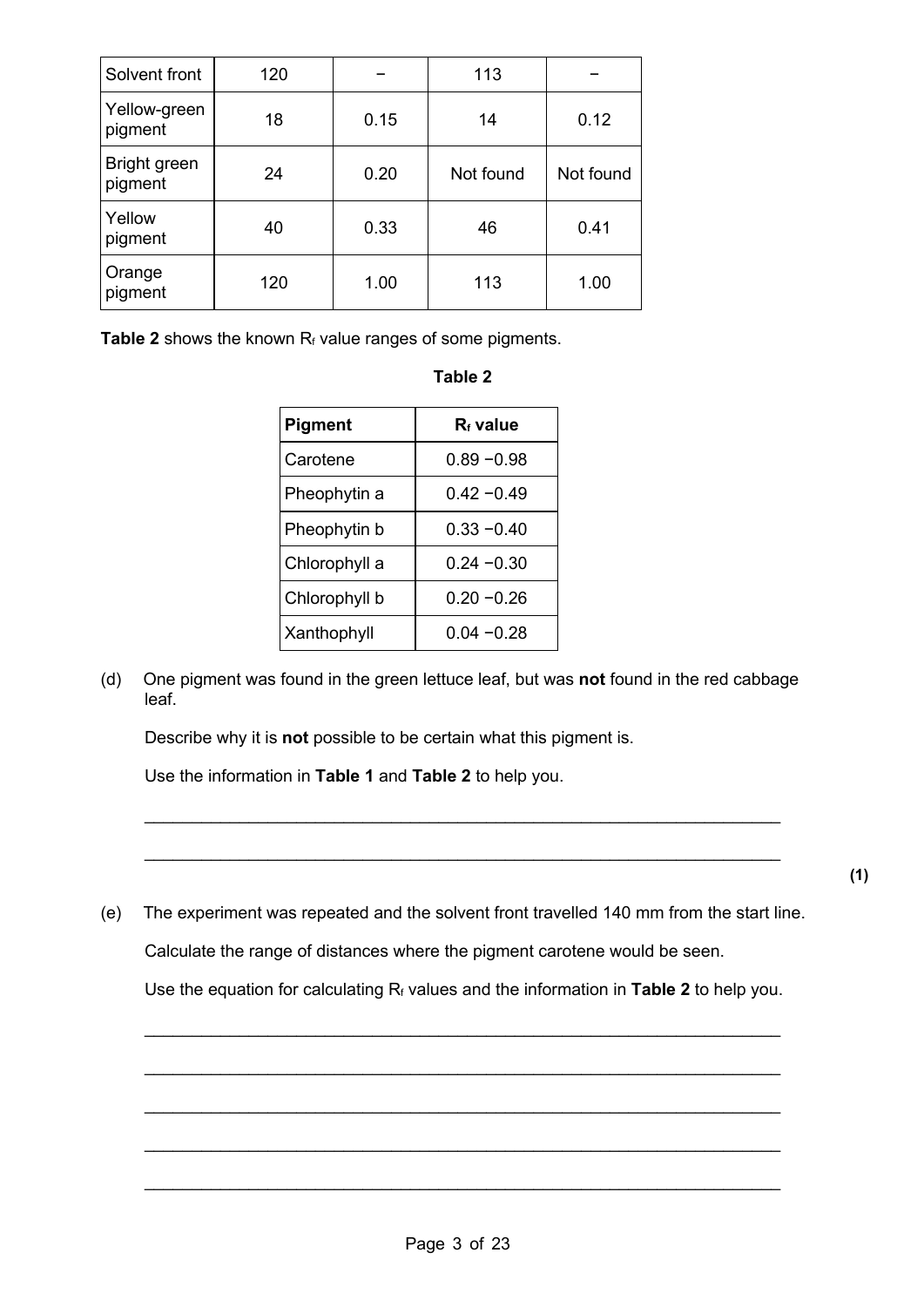| Different coloured pigments absorb light at different wavelengths. |  |                                                                                         |  |
|--------------------------------------------------------------------|--|-----------------------------------------------------------------------------------------|--|
|                                                                    |  | Explain how plants could have evolved to contain more than one pigment in their leaves. |  |
|                                                                    |  |                                                                                         |  |
|                                                                    |  |                                                                                         |  |
|                                                                    |  |                                                                                         |  |
|                                                                    |  |                                                                                         |  |
|                                                                    |  |                                                                                         |  |
|                                                                    |  |                                                                                         |  |
|                                                                    |  |                                                                                         |  |
|                                                                    |  |                                                                                         |  |
|                                                                    |  |                                                                                         |  |
|                                                                    |  |                                                                                         |  |

## $Q2.$

This question is about the hydrocarbons obtained from crude oil.

Octane is a hydrocarbon.

The formula of octane is C<sub>8</sub>H<sub>18</sub>

(a) How does the formula of octane show that octane is an alkane?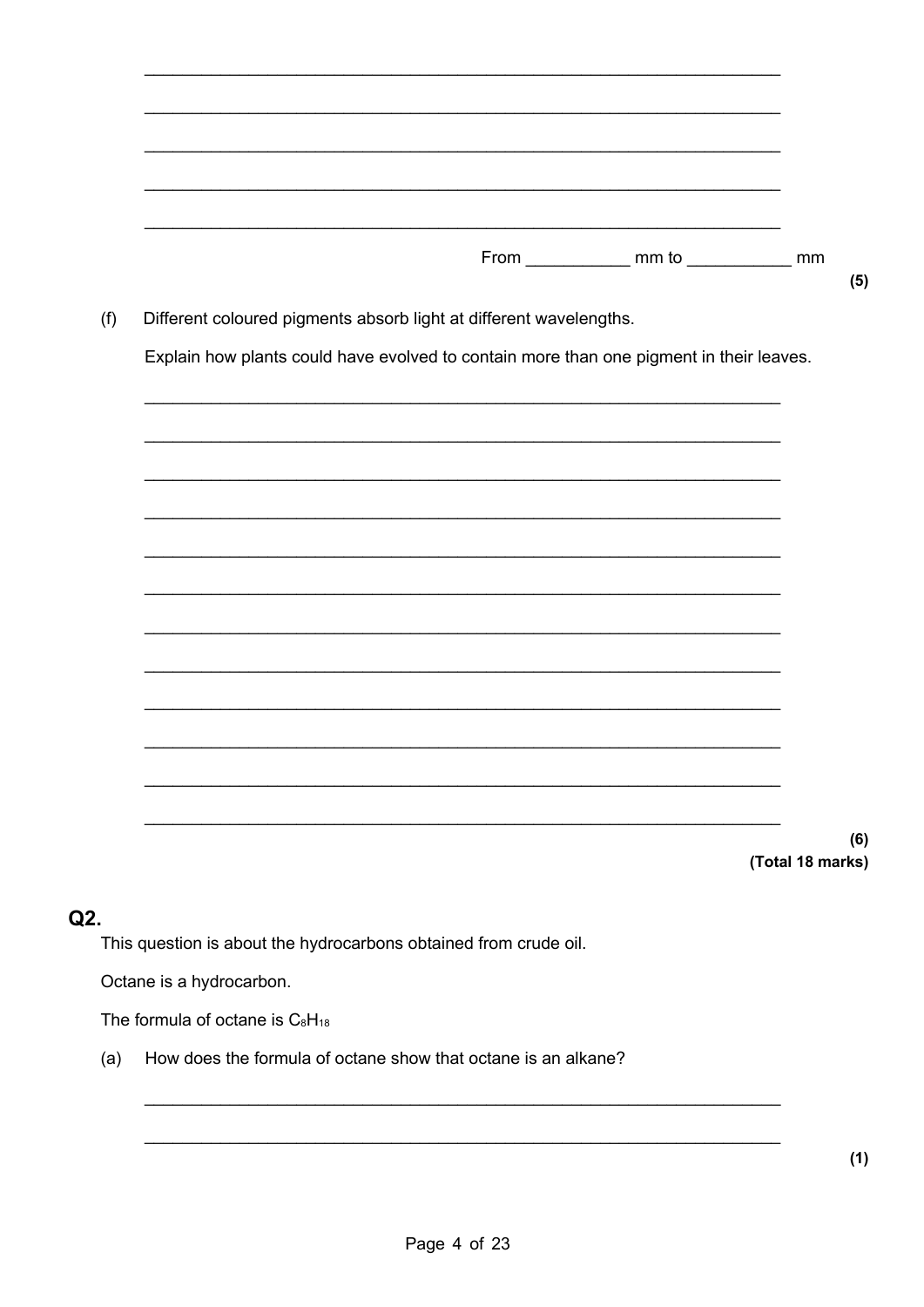The fractions in crude oil are separated by fractional distillation.

The diagram below shows a fractionating column.



The table below gives some properties of different fractions separated from crude oil.

| <b>Fraction</b>   | Range of number<br>of carbon atoms<br>per molecule | <b>Boiling point range</b><br>in °C |
|-------------------|----------------------------------------------------|-------------------------------------|
| <b>Diesel</b>     | $C_{15}$ - $C_{20}$                                | 250 - 300                           |
| Heavy fuel<br>oil | $C_{20}$ - $C_{25}$                                | 300-400                             |
| Kerosene          | $C_{10}$ - $C_{15}$                                | 180-250                             |
| Petrol            | $C5-C10$                                           | $40 - 180$                          |

(b) Which fraction in the table above is the most viscous?

Give **one** reason for your answer.

Tick (✓) **one** box.

Diesel

Heavy fuel oil

Kerosene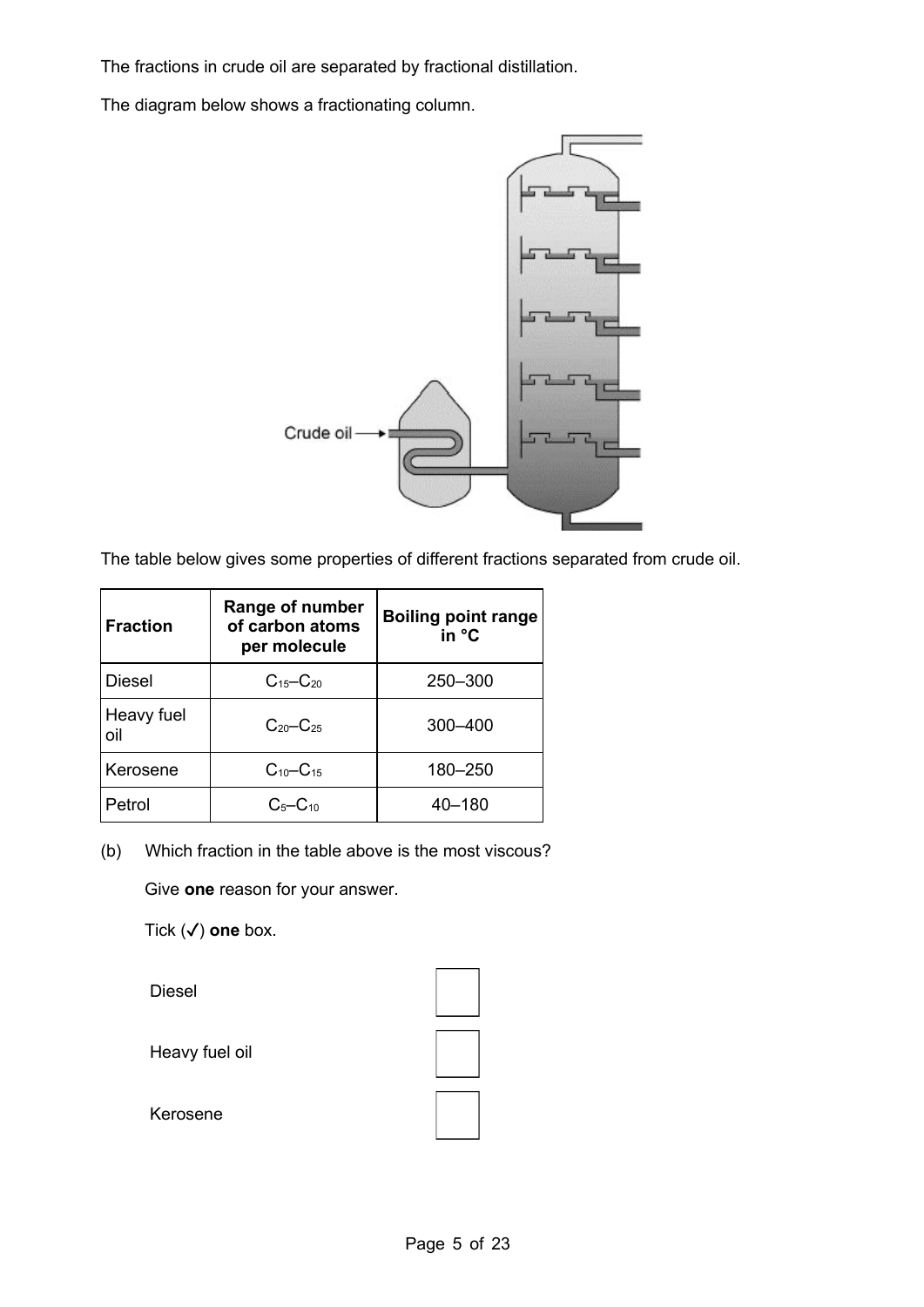| Describe how the fraction containing octane is separated from crude oil.                                             | (2)                                                                                                                                                                                                                                                                                                                                                                                                                                                                                                                                                                                      |
|----------------------------------------------------------------------------------------------------------------------|------------------------------------------------------------------------------------------------------------------------------------------------------------------------------------------------------------------------------------------------------------------------------------------------------------------------------------------------------------------------------------------------------------------------------------------------------------------------------------------------------------------------------------------------------------------------------------------|
|                                                                                                                      |                                                                                                                                                                                                                                                                                                                                                                                                                                                                                                                                                                                          |
|                                                                                                                      |                                                                                                                                                                                                                                                                                                                                                                                                                                                                                                                                                                                          |
|                                                                                                                      |                                                                                                                                                                                                                                                                                                                                                                                                                                                                                                                                                                                          |
|                                                                                                                      |                                                                                                                                                                                                                                                                                                                                                                                                                                                                                                                                                                                          |
|                                                                                                                      | (4)                                                                                                                                                                                                                                                                                                                                                                                                                                                                                                                                                                                      |
|                                                                                                                      |                                                                                                                                                                                                                                                                                                                                                                                                                                                                                                                                                                                          |
|                                                                                                                      |                                                                                                                                                                                                                                                                                                                                                                                                                                                                                                                                                                                          |
|                                                                                                                      |                                                                                                                                                                                                                                                                                                                                                                                                                                                                                                                                                                                          |
|                                                                                                                      |                                                                                                                                                                                                                                                                                                                                                                                                                                                                                                                                                                                          |
|                                                                                                                      | (1)                                                                                                                                                                                                                                                                                                                                                                                                                                                                                                                                                                                      |
|                                                                                                                      |                                                                                                                                                                                                                                                                                                                                                                                                                                                                                                                                                                                          |
|                                                                                                                      |                                                                                                                                                                                                                                                                                                                                                                                                                                                                                                                                                                                          |
|                                                                                                                      | (2)                                                                                                                                                                                                                                                                                                                                                                                                                                                                                                                                                                                      |
|                                                                                                                      |                                                                                                                                                                                                                                                                                                                                                                                                                                                                                                                                                                                          |
|                                                                                                                      |                                                                                                                                                                                                                                                                                                                                                                                                                                                                                                                                                                                          |
| This question is about hydrocarbons.<br>Complete the equation for the reaction.<br>The equation for the reaction is: | Use data from the table above in your answer.<br>(Total 7 marks)<br>When a hydrocarbon $C_{10}H_{22}$ is cracked, two substances are produced.<br>$C_{10}H_{22} \rightarrow C_7H_{16} +$<br>Explain why the hydrocarbon $C_7H_{16}$ has a lower boiling point than $C_{10}H_{22}$<br><u> 1989 - Jan James James James James James James James James James James James James James James James James J</u><br><u> 1989 - Johann Harry Harry Harry Harry Harry Harry Harry Harry Harry Harry Harry Harry Harry Harry Harry Harry</u><br>Ethanol is produced by reacting ethene with steam. |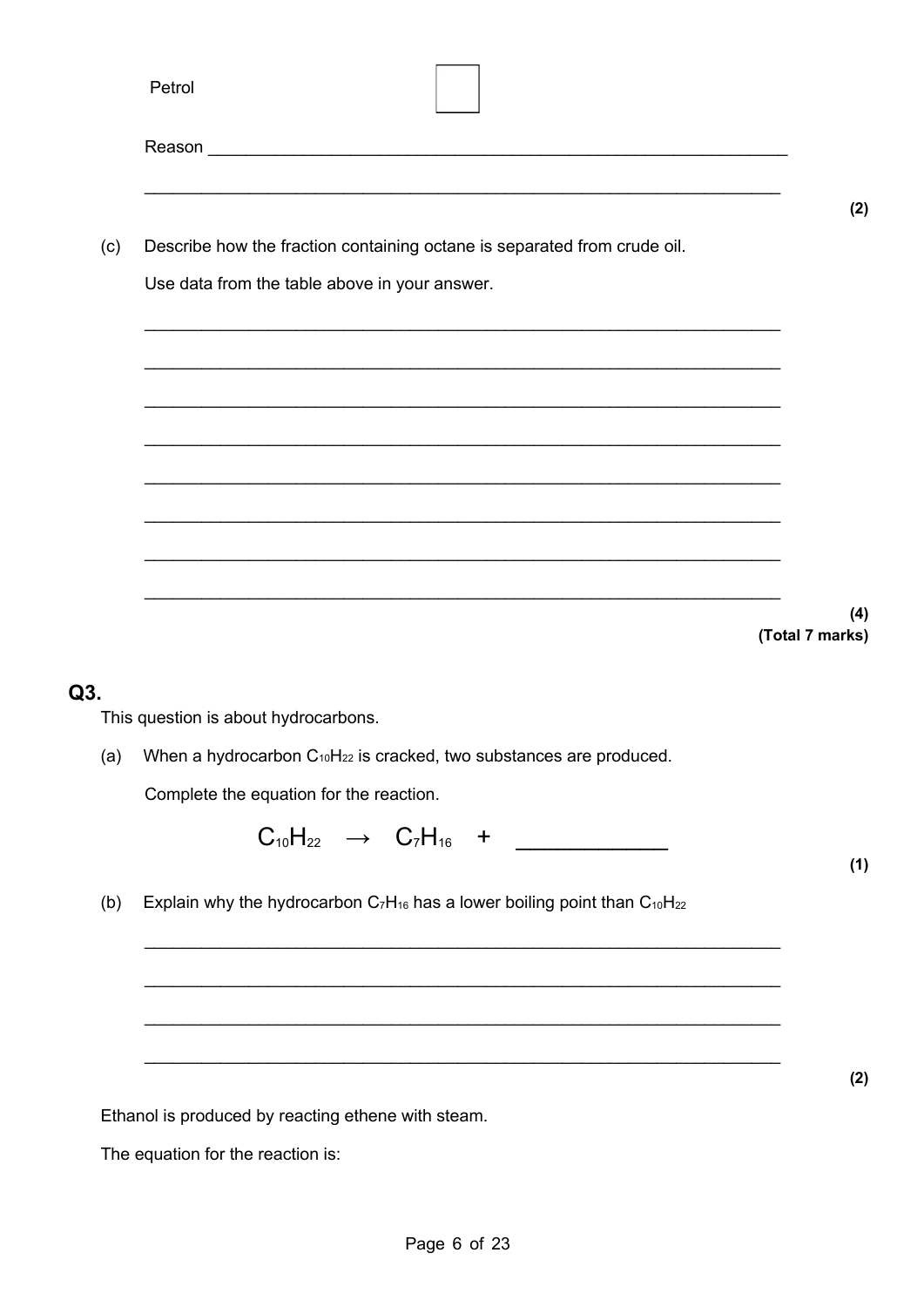

**Figure 1** shows the percentage yield of ethanol using different reaction conditions.

(c) Explain why changing the pressure affects the percentage yield of ethanol.

\_\_\_\_\_\_\_\_\_\_\_\_\_\_\_\_\_\_\_\_\_\_\_\_\_\_\_\_\_\_\_\_\_\_\_\_\_\_\_\_\_\_\_\_\_\_\_\_\_\_\_\_\_\_\_\_\_\_\_\_\_\_\_\_\_\_\_

\_\_\_\_\_\_\_\_\_\_\_\_\_\_\_\_\_\_\_\_\_\_\_\_\_\_\_\_\_\_\_\_\_\_\_\_\_\_\_\_\_\_\_\_\_\_\_\_\_\_\_\_\_\_\_\_\_\_\_\_\_\_\_\_\_\_\_

\_\_\_\_\_\_\_\_\_\_\_\_\_\_\_\_\_\_\_\_\_\_\_\_\_\_\_\_\_\_\_\_\_\_\_\_\_\_\_\_\_\_\_\_\_\_\_\_\_\_\_\_\_\_\_\_\_\_\_\_\_\_\_\_\_\_\_

\_\_\_\_\_\_\_\_\_\_\_\_\_\_\_\_\_\_\_\_\_\_\_\_\_\_\_\_\_\_\_\_\_\_\_\_\_\_\_\_\_\_\_\_\_\_\_\_\_\_\_\_\_\_\_\_\_\_\_\_\_\_\_\_\_\_\_

\_\_\_\_\_\_\_\_\_\_\_\_\_\_\_\_\_\_\_\_\_\_\_\_\_\_\_\_\_\_\_\_\_\_\_\_\_\_\_\_\_\_\_\_\_\_\_\_\_\_\_\_\_\_\_\_\_\_\_\_\_\_\_\_\_\_\_

 $\_$ 

 $\_$ 

 $\_$ 

The forward reaction is exothermic.

(d) How does **Figure 1** provide evidence for this?

(e) **Figure 2** shows part of a reaction profile diagram.

**(1)**

**(3)**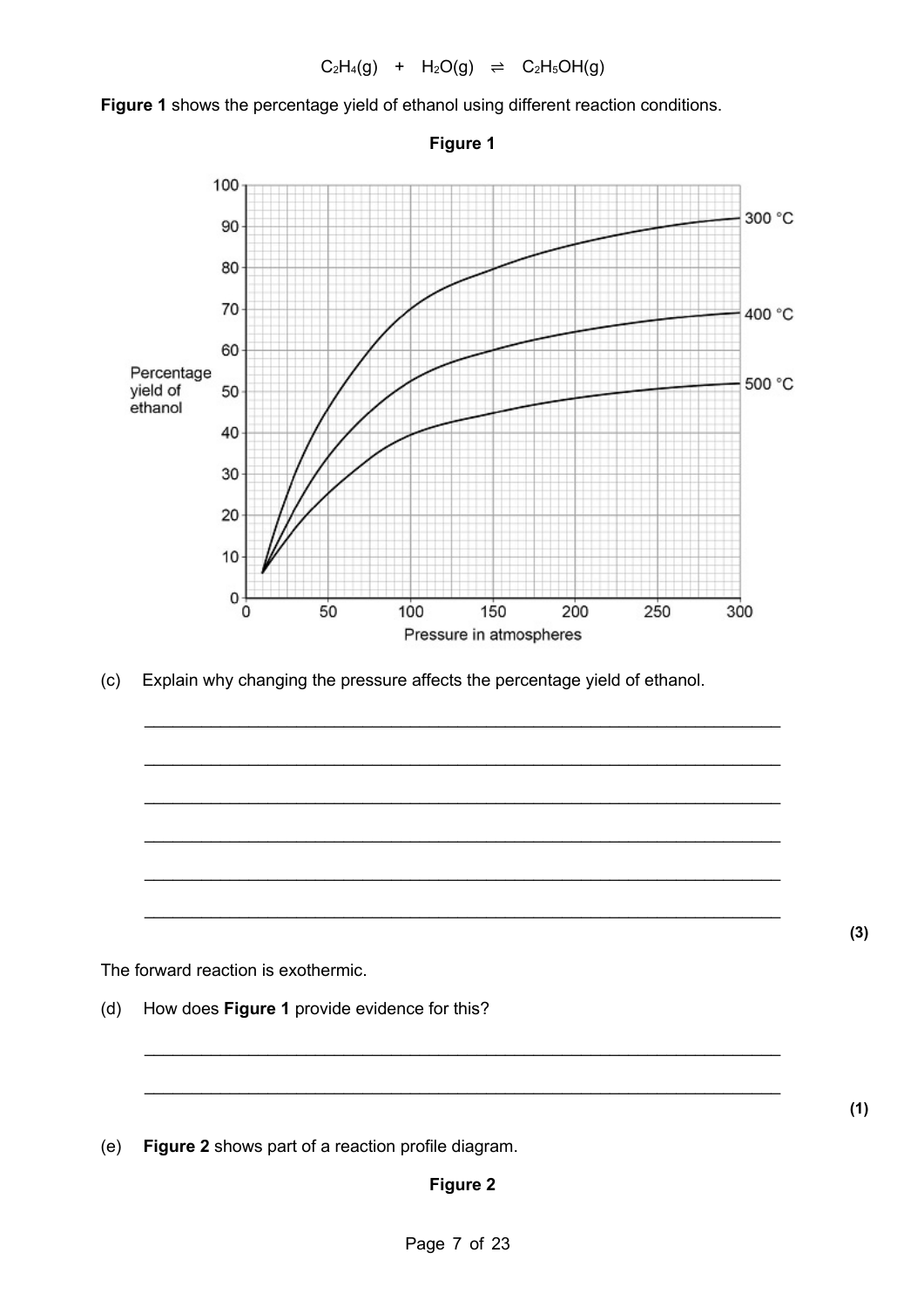

Progress of reaction

A catalyst is used in the reaction to produce ethanol.

Complete **Figure 2** to show how the catalyst increases the rate of this reaction.

 $\_$ 

 $\_$ 

 $\_$ 

 $\_$ 

 $\_$ 

 $\_$ 

\_\_\_\_\_\_\_\_\_\_\_\_\_\_\_\_\_\_\_\_\_\_\_\_\_\_\_\_\_\_\_\_\_\_\_\_\_\_\_\_\_\_\_\_\_\_\_\_\_\_\_\_\_\_\_\_\_\_\_\_\_\_\_\_\_\_\_

 $\_$ 

 $\_$ 

\_\_\_\_\_\_\_\_\_\_\_\_\_\_\_\_\_\_\_\_\_\_\_\_\_\_\_\_\_\_\_\_\_\_\_\_\_\_\_\_\_\_\_\_\_\_\_\_\_\_\_\_\_\_\_\_\_\_\_\_\_\_\_\_\_\_\_

You should label the reaction profile diagram.

(f) Suggest why the catalyst does not affect the yield of ethanol at equilibrium.

**(2) (Total 13 marks)**

**(4)**

#### **Q4.**

This question is about copper and fuels.

(a) Copper is extracted from low-grade ores by phytomining.

Describe how copper metal is produced by phytomining.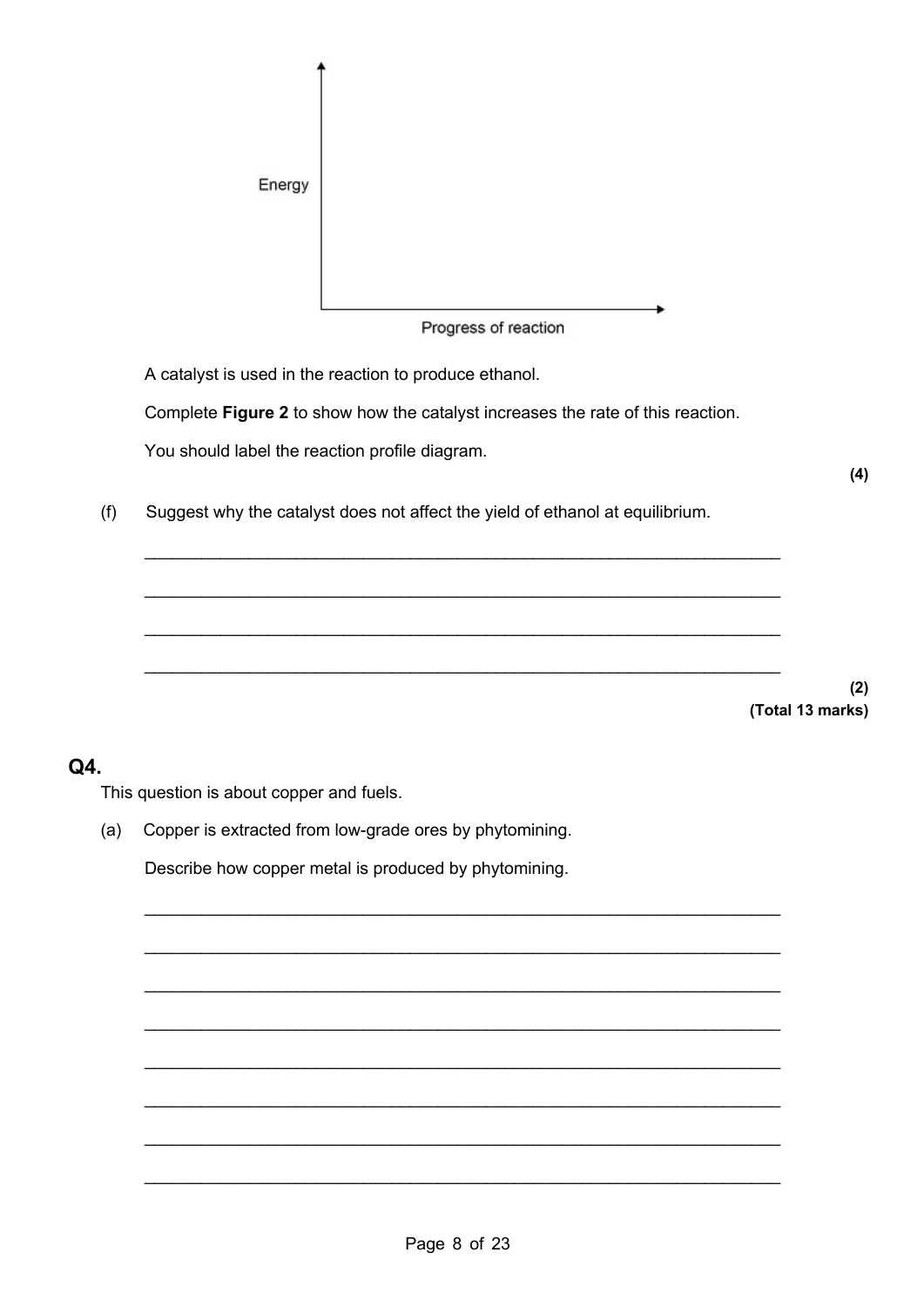(b) Another method of extracting copper from low-grade ores is bioleaching.

A solution of copper sulfate (CuSO4) produced by bioleaching has a concentration of  $0.319$  g/dm<sup>3</sup>

Relative atomic masses  $(A_r)$ : Cu = 63.5 O = 16 S = 32

Calculate the number of moles of copper that can be produced from 1 dm<sup>3</sup> of this solution.



Copper is used as a catalyst.

The diagram shows reaction profiles for a reaction with and without a catalyst.



Progress of reaction ->

(c) How do the reaction profiles show that using a catalyst does not affect the overall energy change for the reaction?

Tick (✓) **one** box.

Both reaction profiles show exothermic reactions.

Both reaction profiles start at the same energy level and end at the same energy level.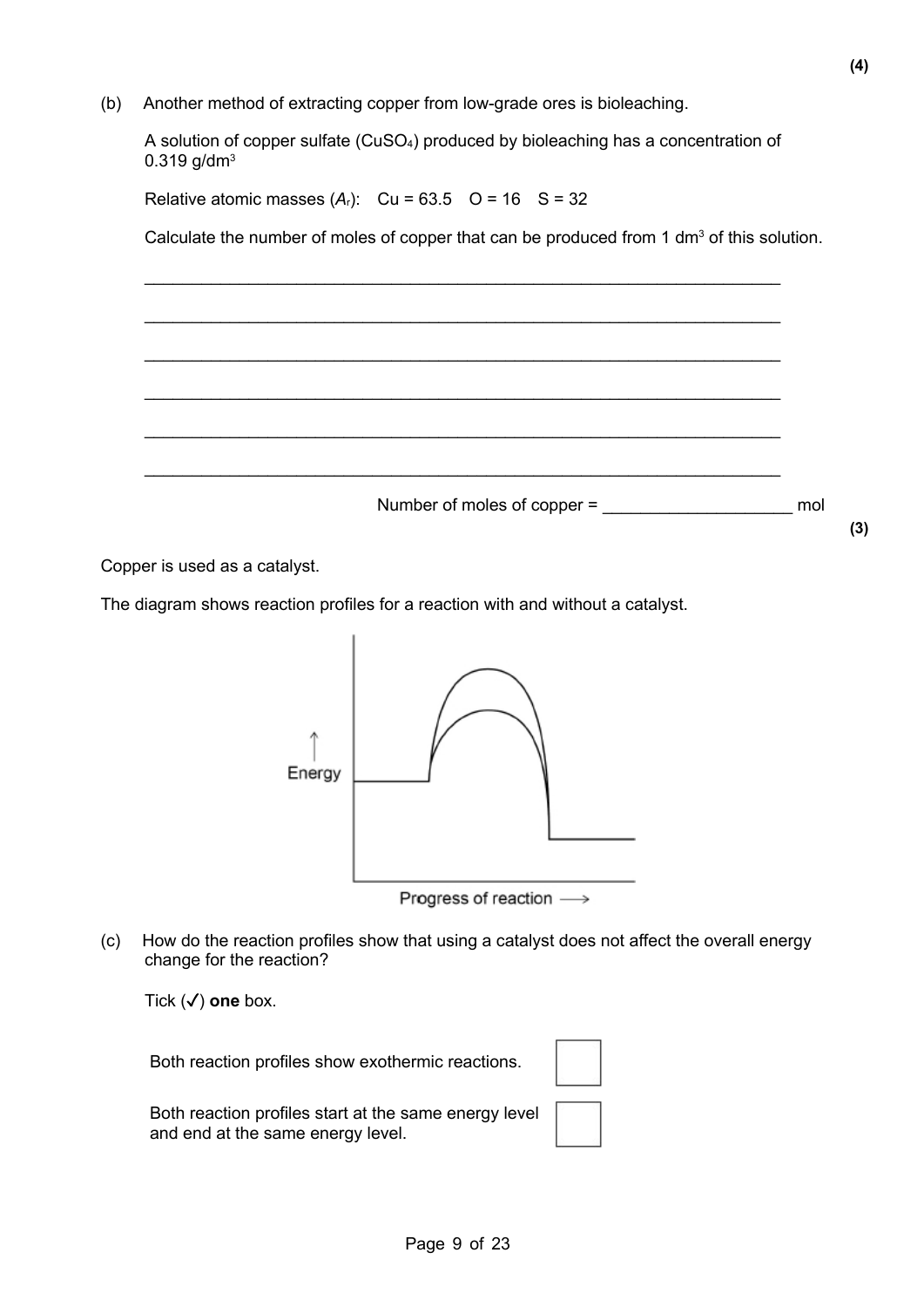|                                                                                                      | (Tot |
|------------------------------------------------------------------------------------------------------|------|
|                                                                                                      |      |
|                                                                                                      |      |
|                                                                                                      |      |
| What is sustainable development?                                                                     |      |
| Chemistry plays an important role in sustainable development.                                        |      |
|                                                                                                      |      |
|                                                                                                      |      |
| Suggest why producing ethanol from carbon dioxide is sustainable.                                    |      |
| Ethanol ( $C_2H_5OH$ ) is used as a fuel.                                                            |      |
| Copper is a catalyst in a reaction to produce ethanol from carbon dioxide.                           |      |
| The activation energy for the uncatalysed reaction<br>is much lower than for the catalysed reaction. |      |
| Both reaction profiles show the activation energy.                                                   |      |
|                                                                                                      |      |

**(1)**

**(2)**

**(2)**

**(1)**

**(Total 12 marks)**

## **Q5.**

There is less carbon dioxide in the Earth's atmosphere now than there was in the Earth's early atmosphere.

(a) The amount of carbon dioxide in the Earth's early atmosphere decreased because it was used by plants and algae for photosynthesis, dissolved in the oceans and formed fossil fuels.

Give **one** other way that the amount of carbon dioxide in the Earth's early atmosphere decreased.

 $\_$ 

(b) Carbon dioxide is a greenhouse gas.

Describe the greenhouse effect.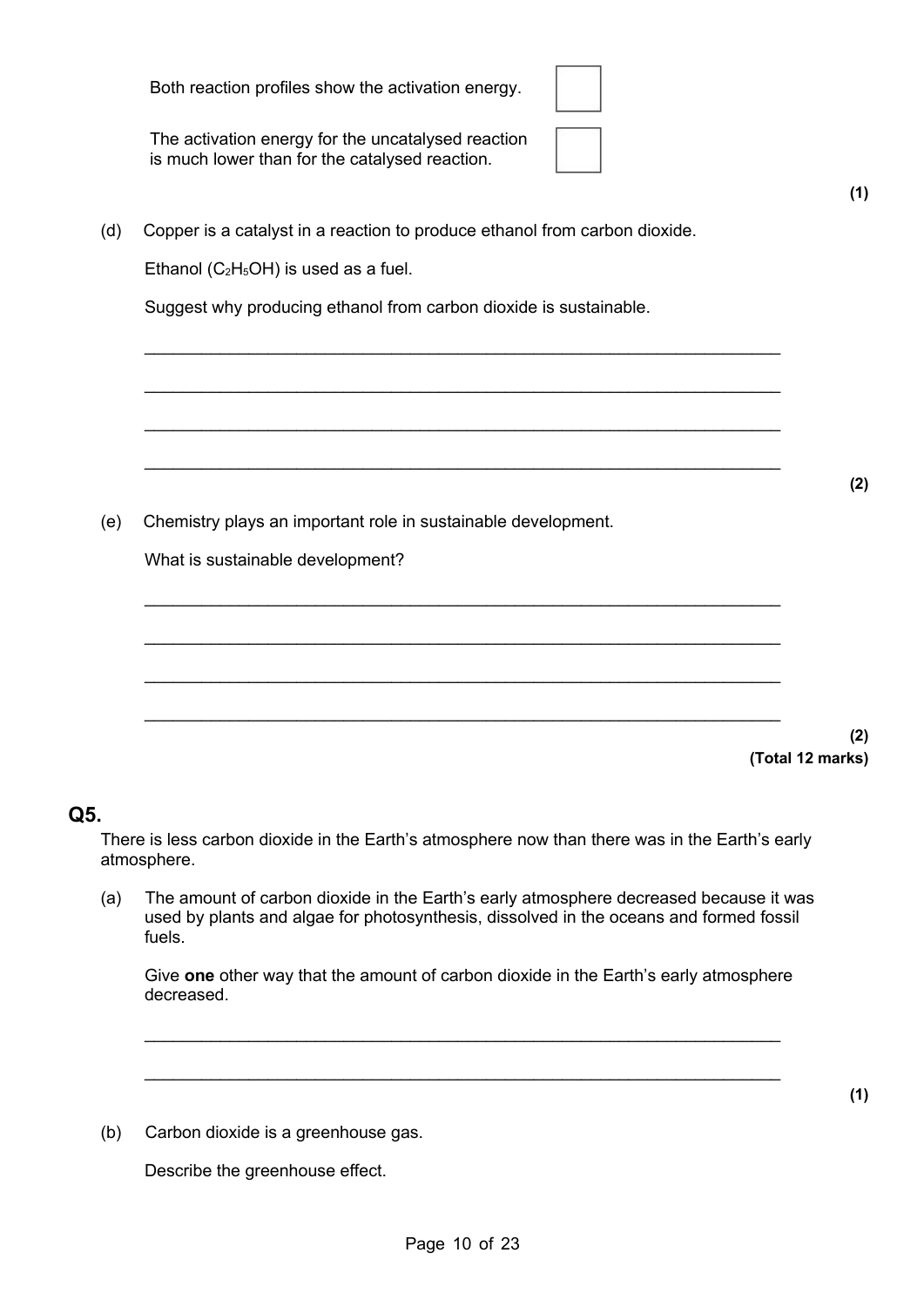

(c) The graphs in **Figure 1** show the concentration of carbon dioxide in the atmosphere and global average surface temperature since 1900.



**Figure 1**

Calculate the percentage increase in the concentration of carbon dioxide from 1975 to 2000.

\_\_\_\_\_\_\_\_\_\_\_\_\_\_\_\_\_\_\_\_\_\_\_\_\_\_\_\_\_ %

**(4)**

**(1)**

(d) What was the global average surface temperature in 1980?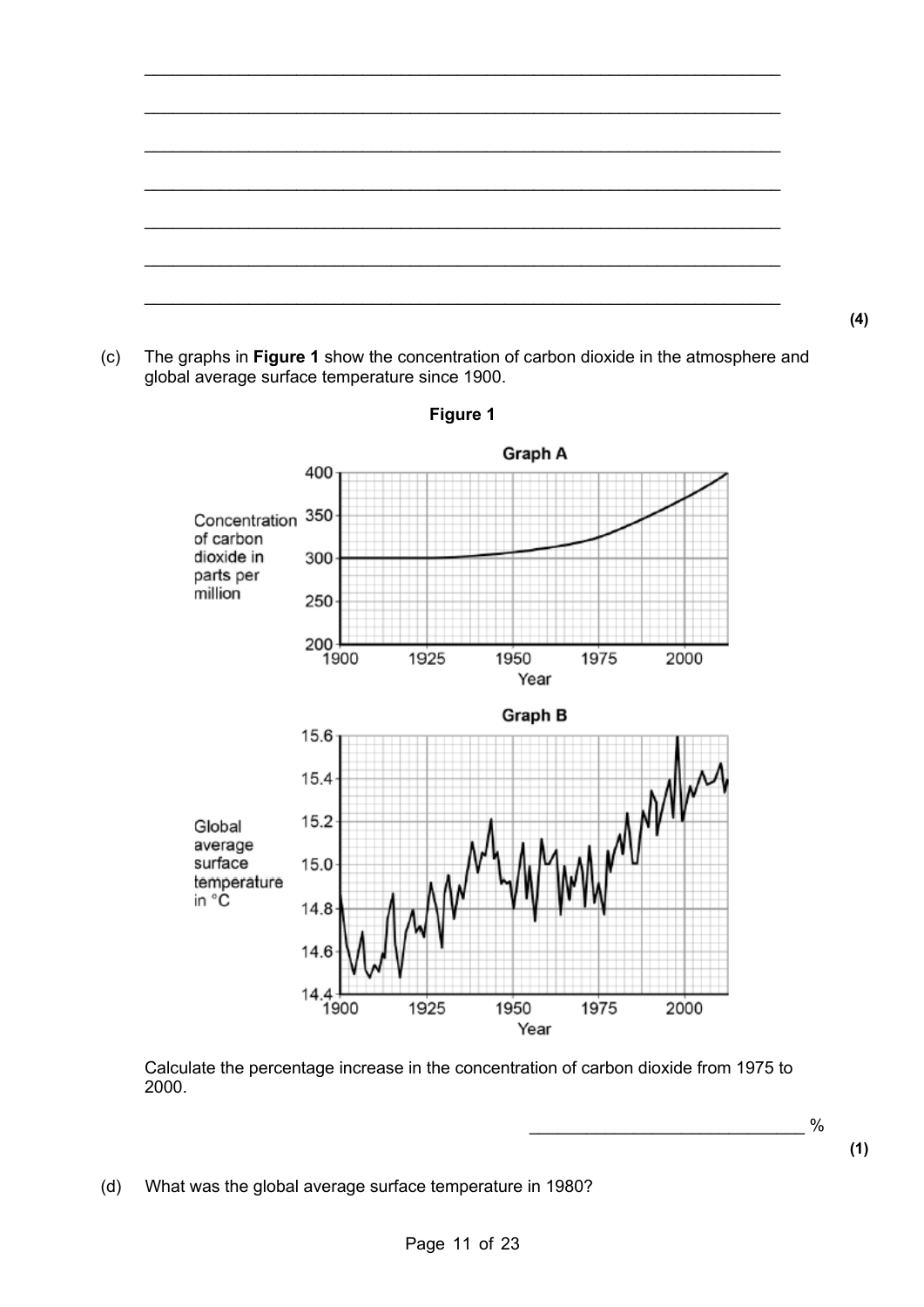**(1)**

**(4)**

**(Total 11 marks)**

(e) A student stated: 'The graphs show that increasing the concentration of carbon dioxide in the atmosphere causes global temperature increases.'

Discuss why this statement is only partially true.

#### **Q6.**

A student investigated the effect of the size of marble chips on the rate of the reaction between marble chips and hydrochloric acid.

This is the method used.

- 1. Add 10 g of marble chips into the flask.
- 2. Add 50 cm<sup>3</sup> of hydrochloric acid, connect the gas syringe and start a timer.
- 3. Record the volume of gas produced every 10 seconds.

**Figure 1** shows the apparatus.



(a) Complete the equation for the reaction.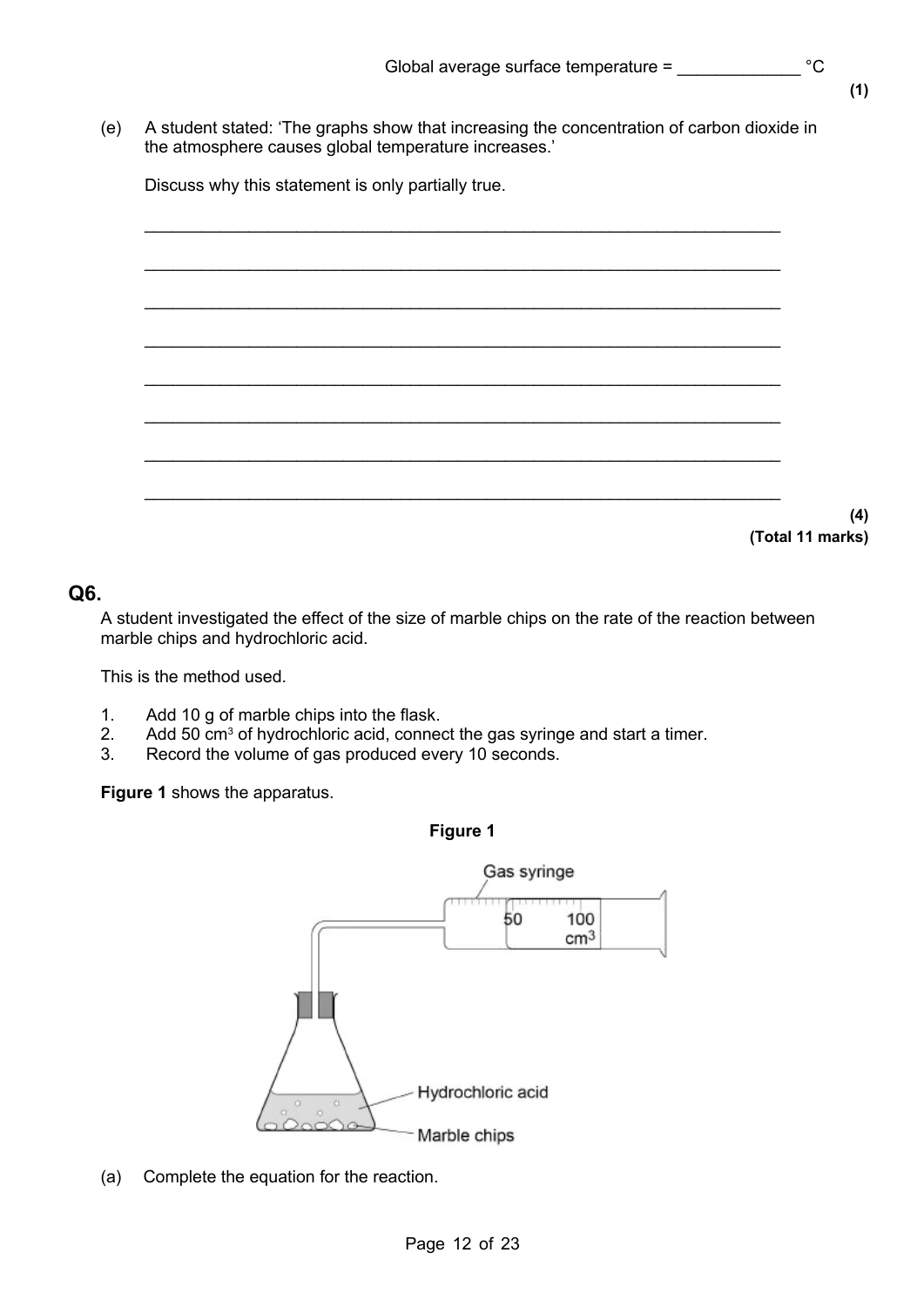Figure 2 shows the student's results.



(b) Describe the trend shown in Figure 2

Use values in your answer.

(c) Describe how you would use Figure 2 to find the rate of the reaction at 15 seconds. You do not need to do a calculation.

 $(2)$ 

 $(2)$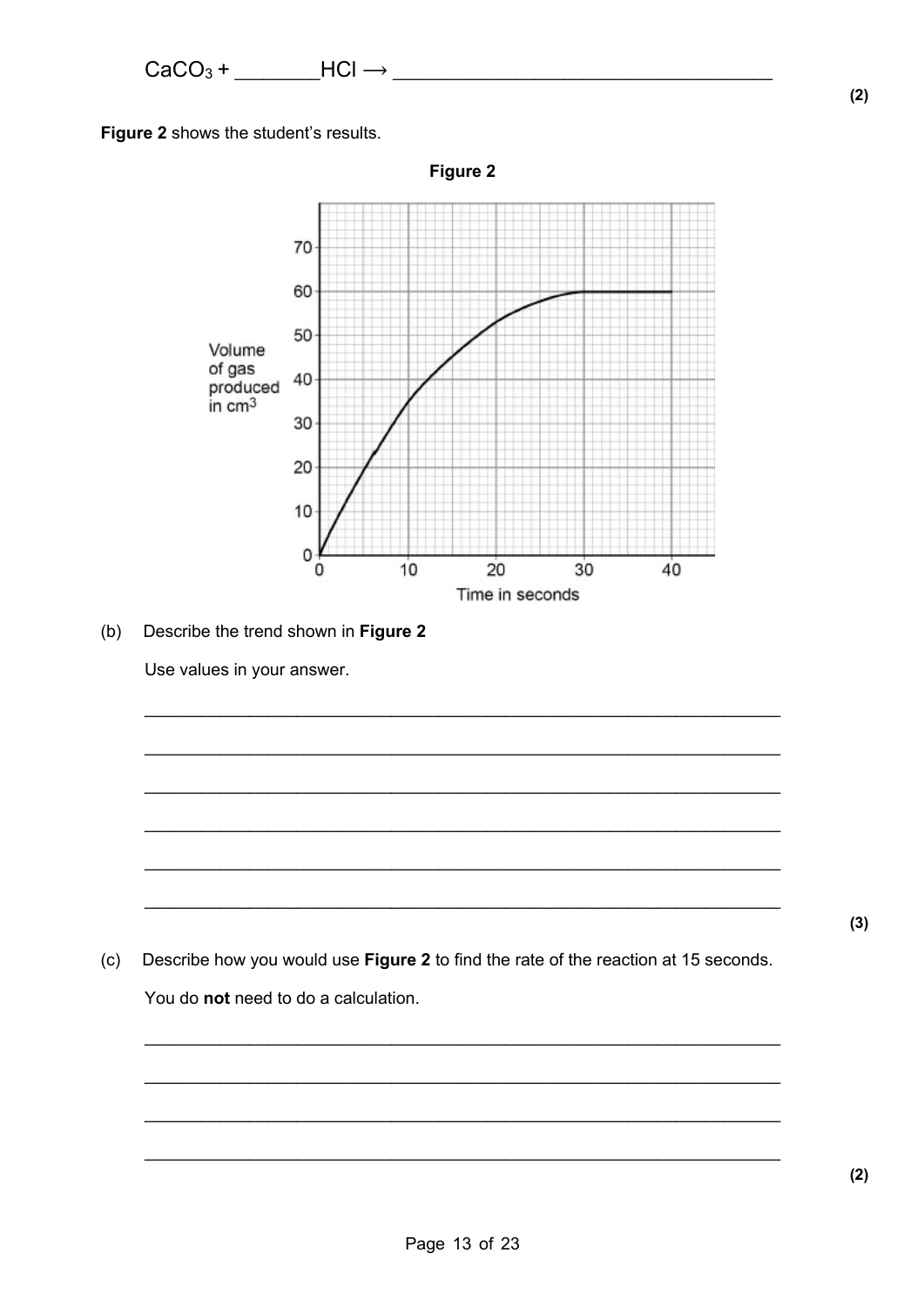(d) Give the units for the rate of this reaction.

| <b>Relative size</b><br>of marble | Volume of gas produced in cm <sup>3</sup> after given time in<br>seconds |                 |                 |                 |                 |                 |  |
|-----------------------------------|--------------------------------------------------------------------------|-----------------|-----------------|-----------------|-----------------|-----------------|--|
| chips                             | 10 <sub>s</sub>                                                          | 20 <sub>s</sub> | 30 <sub>s</sub> | 40 <sub>s</sub> | 50 <sub>s</sub> | 60 <sub>s</sub> |  |
| Small                             | 35                                                                       | 53              | 60              | 60              | 60              | 60              |  |
| Medium                            | 21                                                                       | 39              | 51              | 58              | 60              | 60              |  |
| Large                             | 14                                                                       | 29              | 39              | 48              | 58              | 60              |  |

The table below shows the results of the investigation.

(e) Give **one** conclusion about how the size of the marble chips affects the rate of the reaction.

\_\_\_\_\_\_\_\_\_\_\_\_\_\_\_\_\_\_\_\_\_\_\_\_\_\_\_\_\_\_\_\_\_\_\_\_\_\_\_\_\_\_\_\_\_\_\_\_\_\_\_\_\_\_\_\_\_\_\_\_\_\_\_\_\_\_\_

(f) Suggest why all three sizes of marble chips produce a maximum volume of 60 cm<sup>3</sup> of gas.

 $\_$ 

 $\_$ 

\_\_\_\_\_\_\_\_\_\_\_\_\_\_\_\_\_\_\_\_\_\_\_\_\_\_\_\_\_\_\_\_\_\_\_\_\_\_\_\_\_\_\_\_\_\_\_\_\_\_\_\_\_\_\_\_\_\_\_\_\_\_\_\_\_\_\_

\_\_\_\_\_\_\_\_\_\_\_\_\_\_\_\_\_\_\_\_\_\_\_\_\_\_\_\_\_\_\_\_\_\_\_\_\_\_\_\_\_\_\_\_\_\_\_\_\_\_\_\_\_\_\_\_\_\_\_\_\_\_\_\_\_\_\_

(g) **Figure 3** shows eight small cubes, each 1 cm × 1 cm × 1 cm, and one large cube,  $2 \text{ cm} \times 2 \text{ cm} \times 2 \text{ cm}$ 



Total volume of small cubes =  $8 \text{ cm}^3$  Volume of large cube =  $8 \text{ cm}^3$ 

Total surface area of small cubes =  $48 \text{ cm}^2$ 

Calculate the surface area of the large cube.





**(1)**

 $\mathcal{L}_\text{max}$  and  $\mathcal{L}_\text{max}$  and  $\mathcal{L}_\text{max}$  and  $\mathcal{L}_\text{max}$  and  $\mathcal{L}_\text{max}$  and  $\mathcal{L}_\text{max}$ 

 $\_$ 

**(1)**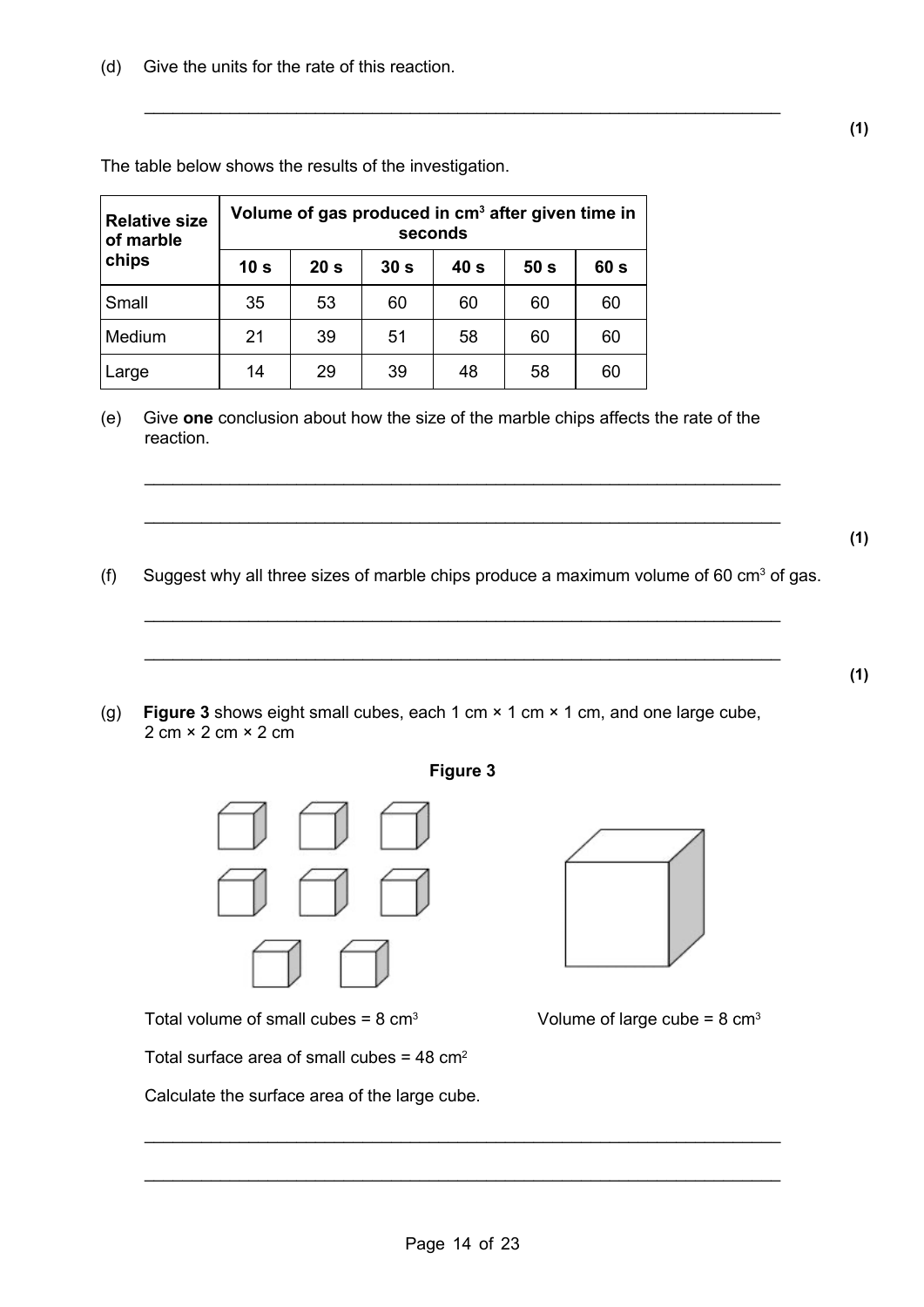Surface area of the large cube =  $\frac{2}{1}$ 

 $\_$ 

\_\_\_\_\_\_\_\_\_\_\_\_\_\_\_\_\_\_\_\_\_\_\_\_\_\_\_\_\_\_\_\_\_\_\_\_\_\_\_\_\_\_\_\_\_\_\_\_\_\_\_\_\_\_\_\_\_\_\_\_\_\_\_\_\_\_\_

\_\_\_\_\_\_\_\_\_\_\_\_\_\_\_\_\_\_\_\_\_\_\_\_\_\_\_\_\_\_\_\_\_\_\_\_\_\_\_\_\_\_\_\_\_\_\_\_\_\_\_\_\_\_\_\_\_\_\_\_\_\_\_\_\_\_\_

\_\_\_\_\_\_\_\_\_\_\_\_\_\_\_\_\_\_\_\_\_\_\_\_\_\_\_\_\_\_\_\_\_\_\_\_\_\_\_\_\_\_\_\_\_\_\_\_\_\_\_\_\_\_\_\_\_\_\_\_\_\_\_\_\_\_\_

\_\_\_\_\_\_\_\_\_\_\_\_\_\_\_\_\_\_\_\_\_\_\_\_\_\_\_\_\_\_\_\_\_\_\_\_\_\_\_\_\_\_\_\_\_\_\_\_\_\_\_\_\_\_\_\_\_\_\_\_\_\_\_\_\_\_\_

\_\_\_\_\_\_\_\_\_\_\_\_\_\_\_\_\_\_\_\_\_\_\_\_\_\_\_\_\_\_\_\_\_\_\_\_\_\_\_\_\_\_\_\_\_\_\_\_\_\_\_\_\_\_\_\_\_\_\_\_\_\_\_\_\_\_\_

 $\_$ 

**(2)**

**(2)**

(h) Explain why the size of the marble chips affects the rate of the reaction.

Give your answer in terms of 'collision theory'.

(i) The student repeated the investigation with small marble chips using hydrochloric acid with a lower concentration.

**Figure 4** shows the volume of gas produced during the first 40 seconds.



Explain why the results for the lower concentration of acid are different from the results for the higher concentration of acid.

\_\_\_\_\_\_\_\_\_\_\_\_\_\_\_\_\_\_\_\_\_\_\_\_\_\_\_\_\_\_\_\_\_\_\_\_\_\_\_\_\_\_\_\_\_\_\_\_\_\_\_\_\_\_\_\_\_\_\_\_\_\_\_\_\_\_\_

\_\_\_\_\_\_\_\_\_\_\_\_\_\_\_\_\_\_\_\_\_\_\_\_\_\_\_\_\_\_\_\_\_\_\_\_\_\_\_\_\_\_\_\_\_\_\_\_\_\_\_\_\_\_\_\_\_\_\_\_\_\_\_\_\_\_\_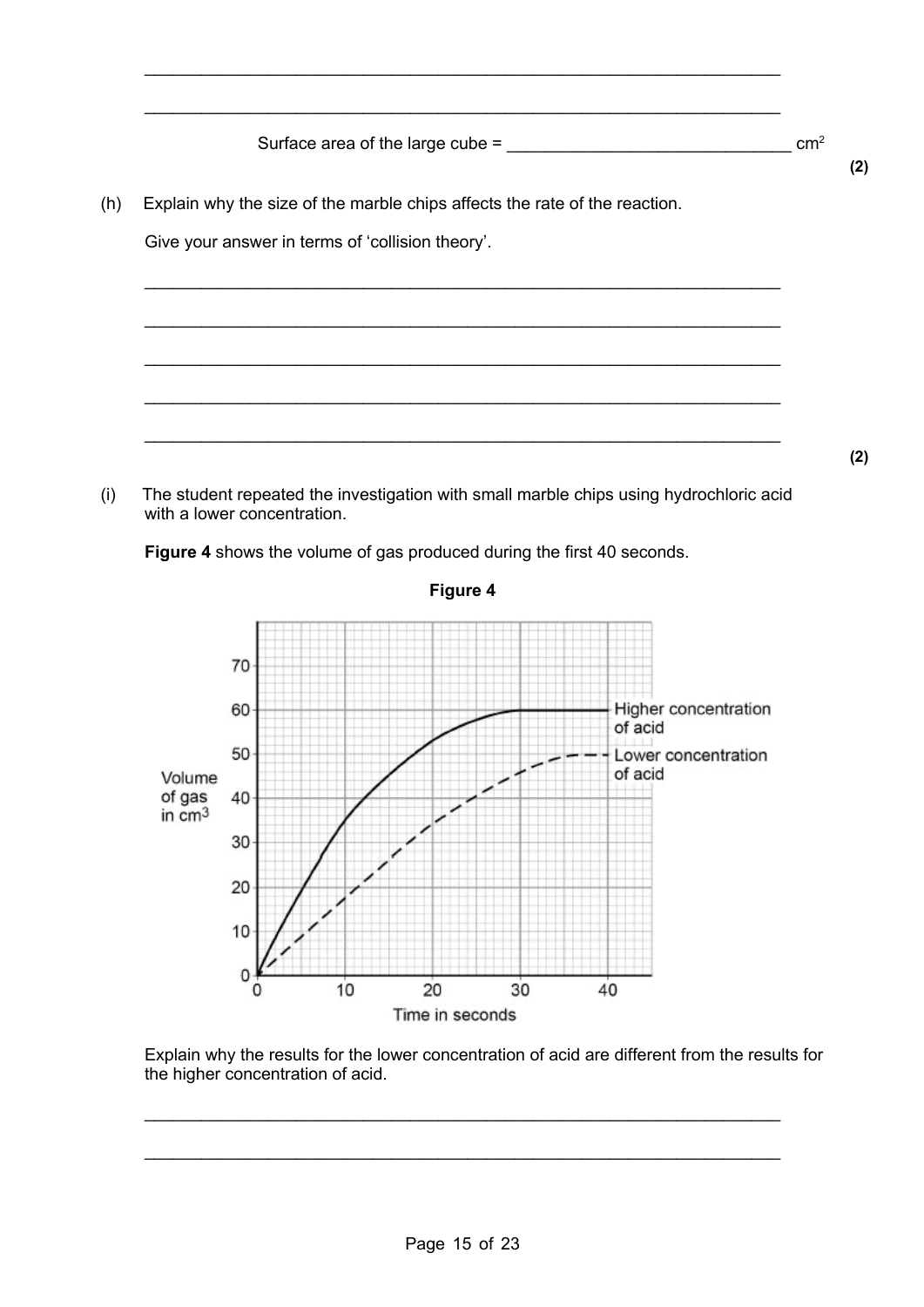$(3)$ (Total 17 marks)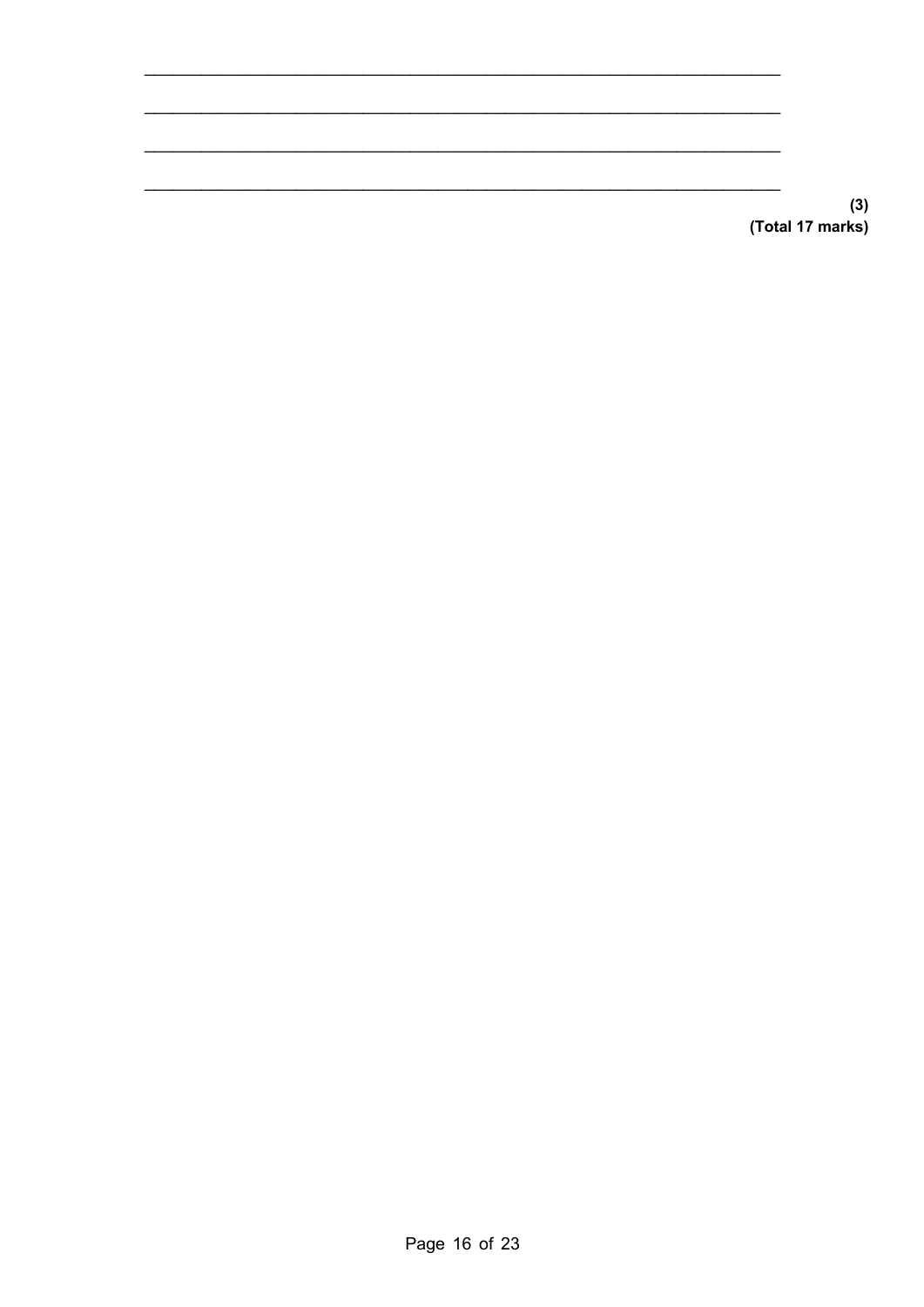## Mark schemes

| Q1. |                                                                                                          |              |
|-----|----------------------------------------------------------------------------------------------------------|--------------|
| (a) | (boil ethanol) in a water bath                                                                           | 1            |
| (b) | (test) add iodine (solution)                                                                             | $\mathbf{1}$ |
|     | (result) blue-black<br>allow black<br>allow blue / black<br>allow dark blue<br>ignore purple unqualified | 1            |
| (c) | solvent moves through paper                                                                              | 1            |
|     | different pigments have different solubilities in solvent<br>or                                          |              |
|     | different pigments have different attractions for the paper                                              | 1            |
|     | (and so) are carried different distances                                                                 | 1            |
|     | allow references to solvent as the mobile phase and<br>paper as the stationary phase                     |              |
| (d) | any one from:                                                                                            |              |
|     | R <sub>f</sub> values overlap<br>$\bullet$<br>or<br>0.20 is within range for two pigments                |              |
|     | R <sub>f</sub> ranges overlap                                                                            |              |
|     | could be chlorophyll b or xanthophyll                                                                    |              |
|     | there may be other pigments (that are not in table 2)                                                    | 1            |
| (e) | $(R_f$ value) = $\frac{distance \text{ moved by substance}}{distance \text{ moved by solvent}}$          | 1            |
|     | distance moved by substance<br>$0.89 = -$<br>140                                                         |              |
|     | or                                                                                                       |              |
|     | distance moved by substance<br>$0.98 = -$<br>140                                                         |              |
|     | (distance moved by substance)<br>$= 0.89 \times 140$                                                     | 1            |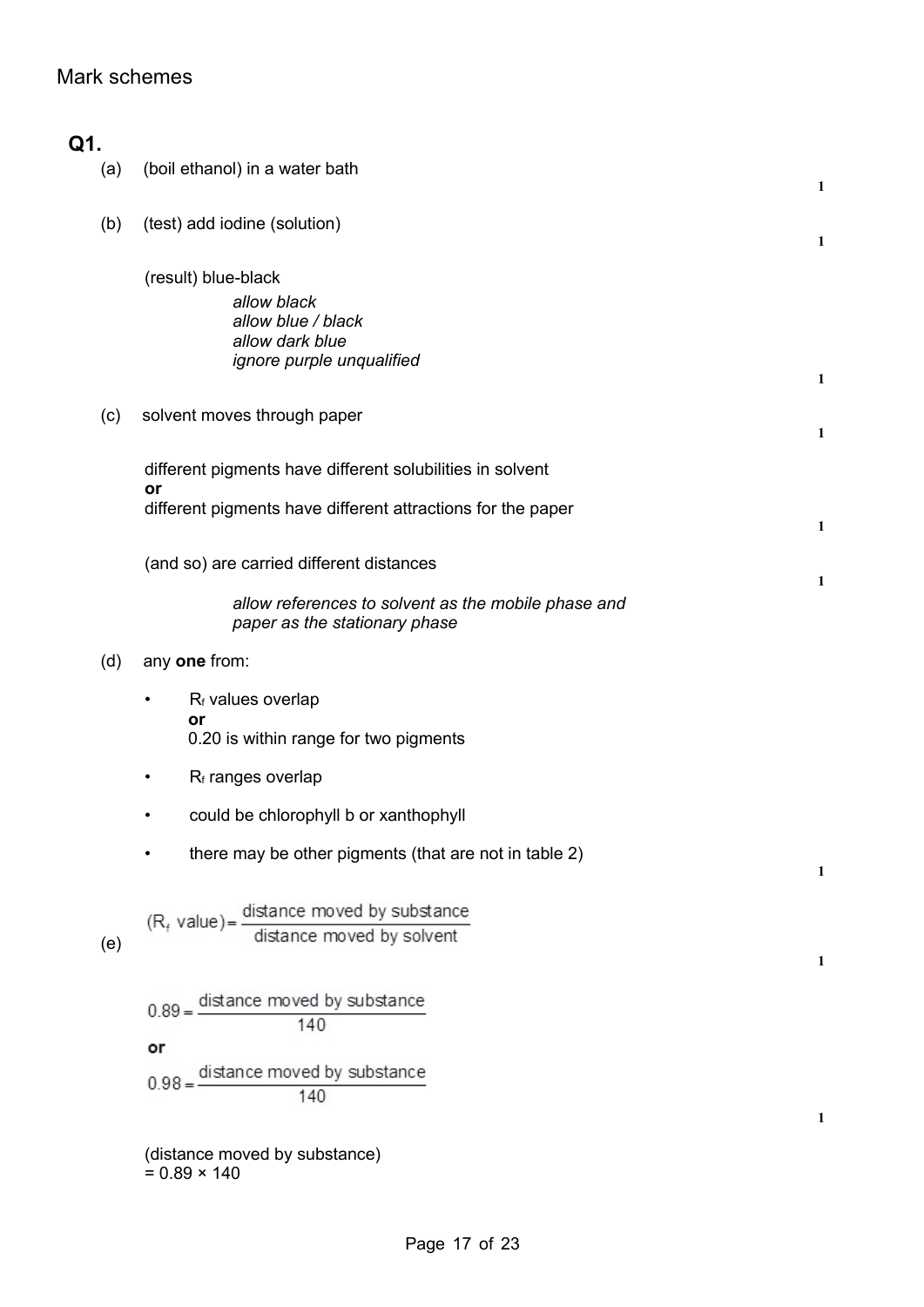|     | or<br>$= 0.98 \times 140$                                                                                                                                                                                                                                                                                                                                                                                                                                                                                                                                                                                  | 1                |        |
|-----|------------------------------------------------------------------------------------------------------------------------------------------------------------------------------------------------------------------------------------------------------------------------------------------------------------------------------------------------------------------------------------------------------------------------------------------------------------------------------------------------------------------------------------------------------------------------------------------------------------|------------------|--------|
|     | $= 125 / 124.6$ or 137 / 137.2                                                                                                                                                                                                                                                                                                                                                                                                                                                                                                                                                                             | 1                |        |
|     | (from) 125 / 124.6 (mm to) 137 / 137.2 (mm)                                                                                                                                                                                                                                                                                                                                                                                                                                                                                                                                                                | 1                |        |
|     | an answer of (from) 125 / 124.6 (mm to) 137 / 137.2<br>(mm) scores 5 marks<br>calculation using an incorrect distance moved by<br>solvent scores a maximum of 4 marks                                                                                                                                                                                                                                                                                                                                                                                                                                      |                  |        |
| (f) | Level 3: Relevant points (reasons / causes) are identified, given in detail and logically<br>linked to form a clear account.                                                                                                                                                                                                                                                                                                                                                                                                                                                                               | $5 - 6$          |        |
|     | Level 2: Relevant points (reasons / causes) are identified, and there are attempts at<br>logically linking. The resulting account is not fully clear.                                                                                                                                                                                                                                                                                                                                                                                                                                                      | $3 - 4$          |        |
|     | Level 1: Points are identified and stated simply, but their relevance is not clear and<br>there is no attempt at logical linking.                                                                                                                                                                                                                                                                                                                                                                                                                                                                          | $1 - 2$          |        |
|     | No relevant content                                                                                                                                                                                                                                                                                                                                                                                                                                                                                                                                                                                        | $\boldsymbol{0}$ |        |
|     | <b>Indicative content</b>                                                                                                                                                                                                                                                                                                                                                                                                                                                                                                                                                                                  |                  |        |
|     | variation arising from mutations<br>٠<br>mutations occurring randomly<br>produce a different protein / pigment / enzyme responsible for pigment<br>٠<br>production<br>produce if more likely to survive<br>will pass on favourable genes<br>idea of timescale<br>٠<br>if more light captured, faster rate of photosynthesis<br>increased photosynthesis causes faster growth<br>outcompete neighbouring plants<br>different colours of light have different wavelengths<br>absorbing wider range of wavelengths means more light is absorbed<br>more likely to survive in changing conditions<br>$\bullet$ |                  | $[18]$ |
| Q2. |                                                                                                                                                                                                                                                                                                                                                                                                                                                                                                                                                                                                            |                  |        |
| (a) | (alkane) has the (general) formula $C_nH_{2n+2}$                                                                                                                                                                                                                                                                                                                                                                                                                                                                                                                                                           | 1                |        |
| (b) | heavy fuel oil<br>do not award any marks if incorrect fraction given                                                                                                                                                                                                                                                                                                                                                                                                                                                                                                                                       | 1                |        |
|     | contains largest molecules (which have greatest viscosity)<br>allow has most carbon atoms (per molecule)<br>ignore reference to highest boiling point                                                                                                                                                                                                                                                                                                                                                                                                                                                      |                  |        |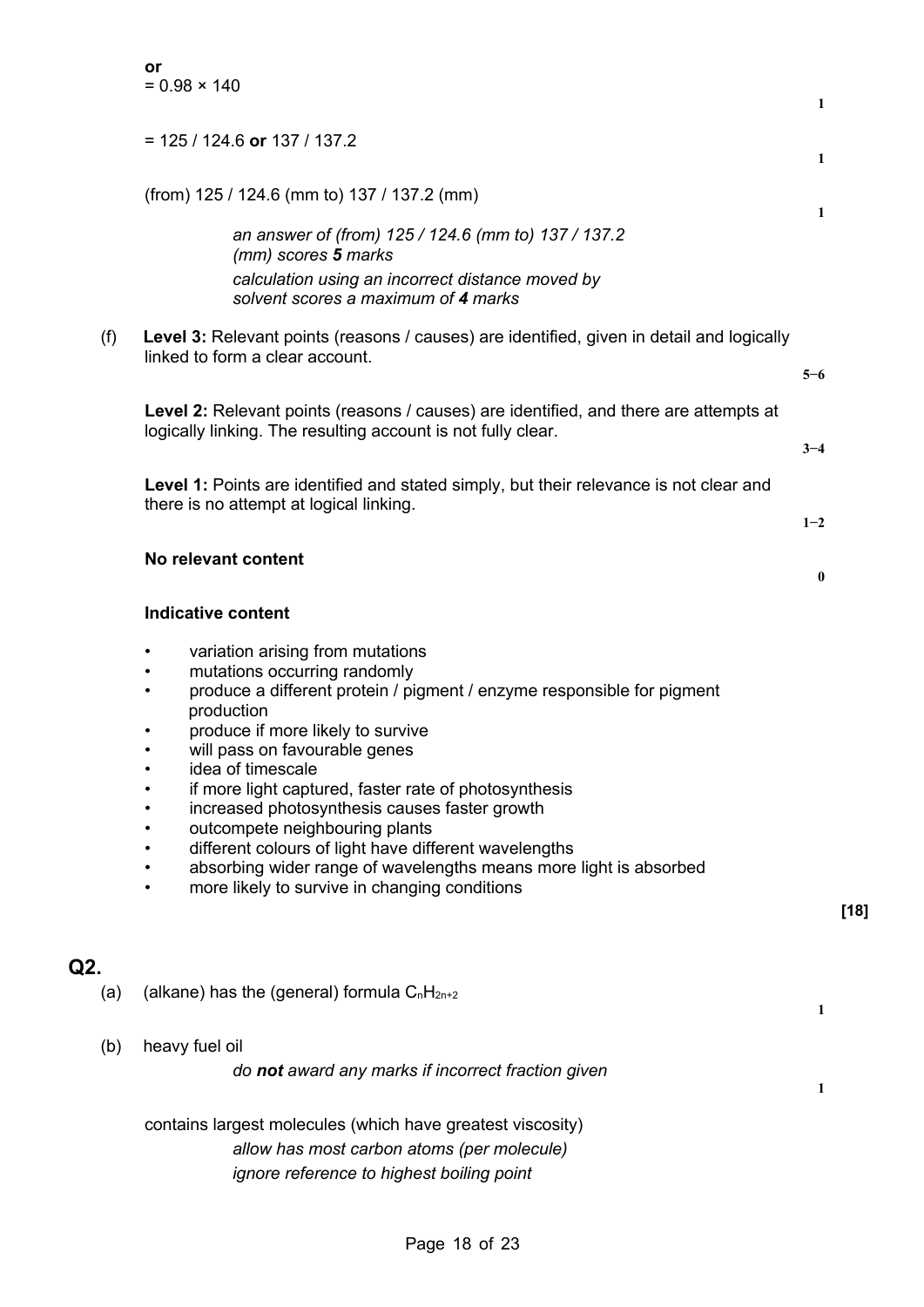|            |                                                                                                                                 | 1                                                                                                                                                                                                  |
|------------|---------------------------------------------------------------------------------------------------------------------------------|----------------------------------------------------------------------------------------------------------------------------------------------------------------------------------------------------|
| (c)        | crude oil is heated to vaporise hydrocarbons                                                                                    | 1                                                                                                                                                                                                  |
|            | there is a temperature gradient in the column<br>allow the column gets cooler going up                                          | 1                                                                                                                                                                                                  |
|            | as gases rise up the column the gases condense                                                                                  | 1                                                                                                                                                                                                  |
|            | fraction (containing octane / petrol) condenses between 40 °C and 180 °C                                                        | $\mathbf{1}$                                                                                                                                                                                       |
|            |                                                                                                                                 | $[7] \centering% \includegraphics[width=1\textwidth]{images/TransY.pdf} \caption{The first two different values of $d=3$ and $d=4$ (left) and $d=5$ (right) and $d=6$ (right).} \label{fig:class}$ |
| Q3.<br>(a) | $C_3H_6$                                                                                                                        | $\mathbf{1}$                                                                                                                                                                                       |
| (b)        | smaller molecule<br>allow shorter (hydrocarbon) chain<br>allow smaller hydrocarbon if MP2 obtained                              | 1                                                                                                                                                                                                  |
|            | (so) fewer intermolecular forces<br>do not accept fewer covalent bonds                                                          | 1                                                                                                                                                                                                  |
| (c)        | allow converse argument                                                                                                         |                                                                                                                                                                                                    |
|            | yield increases as pressure increases                                                                                           | 1                                                                                                                                                                                                  |
|            | (because) fewer (gas) molecules as products                                                                                     | 1                                                                                                                                                                                                  |
|            | (so) equilibrium moves to right / products                                                                                      | 1                                                                                                                                                                                                  |
| (d)        | the yield increases when temperature is decreased<br>allow converse statements                                                  | 1                                                                                                                                                                                                  |
| (e)        | reaction profile showing exothermic reaction                                                                                    | 1                                                                                                                                                                                                  |
|            | labelling of activation energy<br>allow correct labelling of activation energy if<br>endothermic reaction shown                 | 1                                                                                                                                                                                                  |
|            | second profile drawn with different activation energy<br>in each profile reactants level and products level must<br>be the same | 1                                                                                                                                                                                                  |
|            |                                                                                                                                 |                                                                                                                                                                                                    |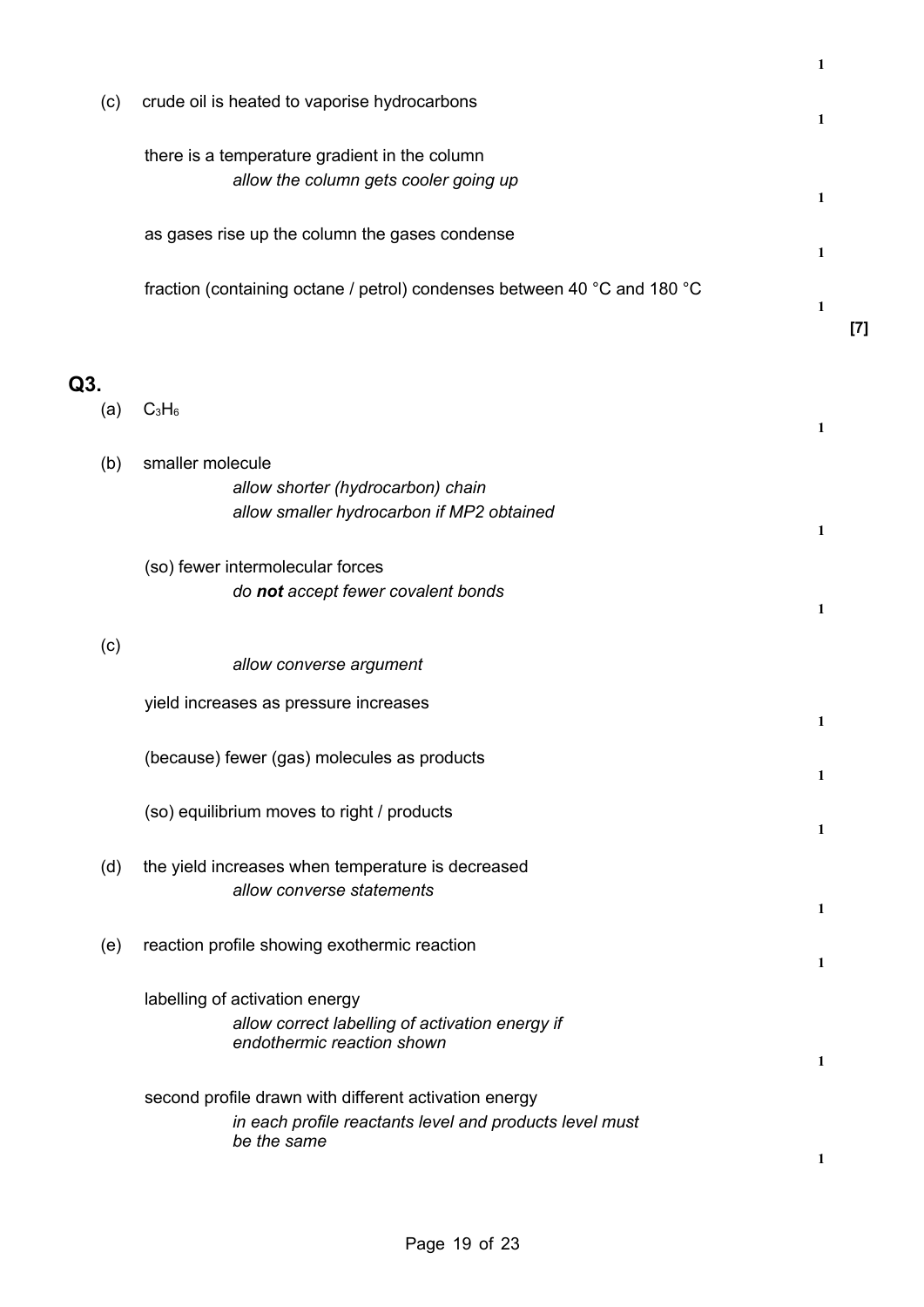|            | correct distinction between catalyst and no catalyst                                                                                                                                                 | 1           |
|------------|------------------------------------------------------------------------------------------------------------------------------------------------------------------------------------------------------|-------------|
| (f)        | increases the rate of the forward and reverse reaction<br>allow changes the rate of the forward and reverse<br>reaction                                                                              | 1           |
|            | by the same amount                                                                                                                                                                                   | 1<br>$[13]$ |
| Q4.<br>(a) | growing plants (on low-grade ore)<br>allow named plant                                                                                                                                               | 1           |
|            | plants are burnt (to produce ash)                                                                                                                                                                    | 1           |
|            | (ash dissolved in acid to produce) solution of a copper compound<br>allow named copper compound                                                                                                      | 1           |
|            | electrolysis (of solution of a copper compound)<br>or<br>displacement (by adding scrap iron to a solution of a copper compound)<br>allow addition of scrap iron (to a solution of a copper compound) | 1           |
| (b)        | an answer of 0.002 or $2 \times 10^3$ (mol) scores 3 marks<br>$Mr$ CuSO <sub>4</sub> = 159.5                                                                                                         | 1           |
|            | 0.319<br>159.5                                                                                                                                                                                       |             |
|            | allow correct use of incorrectly calculated value for Mr                                                                                                                                             | 1           |
|            | $= 0.002$ (mol)<br>allow $2 \times 10^{-3}$ (mol)                                                                                                                                                    | 1           |
| (c)        | both reaction profiles start at the same energy level and end at the same energy<br>level.                                                                                                           | 1           |
| (d)        | the amount of carbon dioxide used to produce the ethanol                                                                                                                                             | 1           |
|            | is the same as the amount of carbon dioxide given off when the ethanol is burned                                                                                                                     | 1           |
|            | alternative approach                                                                                                                                                                                 |             |
|            | there is sufficient carbon dioxide (in the atmosphere) (1)                                                                                                                                           |             |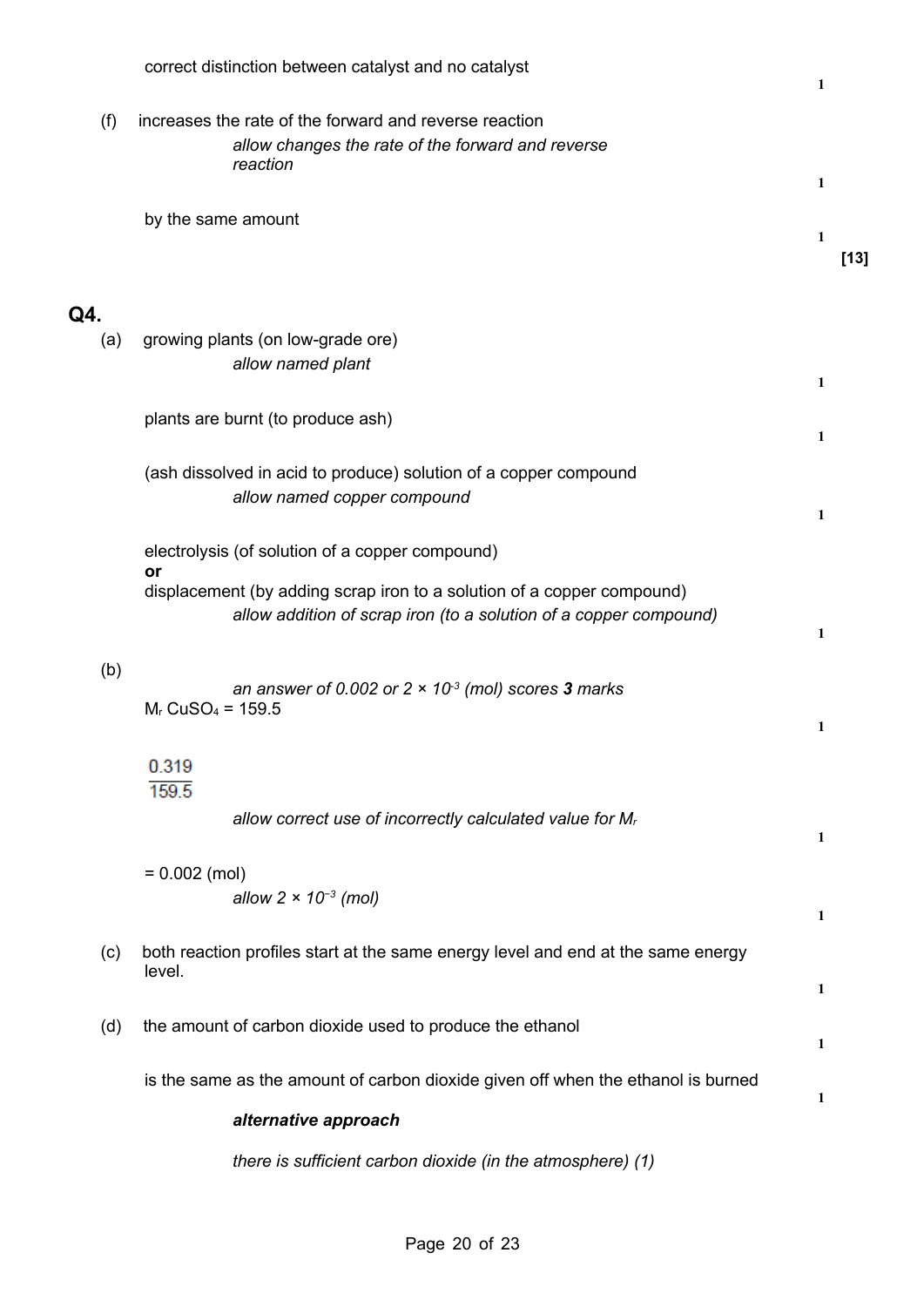|     | because carbon dioxide is constantly produced from burning fossil<br>fuels (1)                                                                              |              |        |
|-----|-------------------------------------------------------------------------------------------------------------------------------------------------------------|--------------|--------|
|     | if no other mark awarded allow for 1 mark burning ethanol<br>produces carbon dioxide                                                                        |              |        |
| (e) | meets needs of current generation                                                                                                                           | 1            |        |
|     | without compromising needs of future generations<br>allow so there are enough resources for future generations                                              |              |        |
|     | ignore references to harming / damaging planet / environment                                                                                                | 1            | $[12]$ |
| Q5. |                                                                                                                                                             |              |        |
| (a) | sediment / limestone formation from carbonates                                                                                                              | $\mathbf{1}$ |        |
| (b) | short wavelength radiation                                                                                                                                  | 1            |        |
|     | passes through atmosphere to Earth's surface                                                                                                                | 1            |        |
|     | Earth's surface radiates different wavelengths                                                                                                              | 1            |        |
|     | which are absorbed by greenhouse gases to produce temperature increase<br>allow $CH_4$ $H_2O$ or $CO_2$                                                     | 1            |        |
| (c) | 13.8 %<br>allow values in the range 13.0 to 15.0                                                                                                            | 1            |        |
| (d) | 15.08 $(^{\circ}C)$<br>allow values in the range $15.05 - 15.10$                                                                                            |              |        |
| (e) | correlation between CO <sub>2</sub> levels and temperature                                                                                                  | 1            |        |
|     |                                                                                                                                                             | 1            |        |
|     | despite short-term variations of temperature                                                                                                                | 1            |        |
|     | supported by values from graph which show correlation                                                                                                       | 1            |        |
|     | cannot determine causality from this data or possible causality as increasing use of<br>fossil fuels since 1900 has caused accelerated temperature increase | 1            | $[11]$ |

(a)  $CaCl<sub>2</sub> + CO<sub>2</sub> + H<sub>2</sub>O$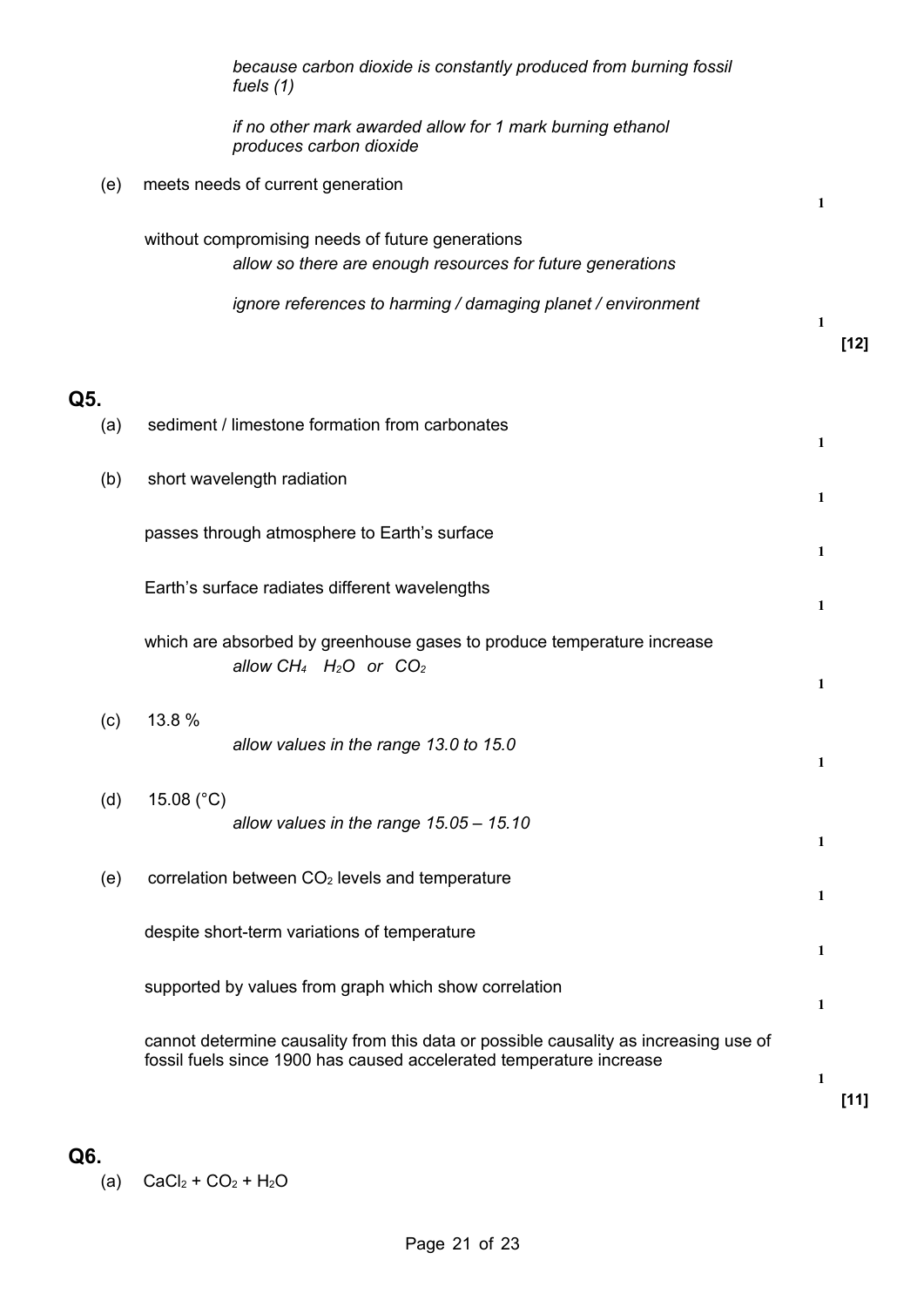|     |                                        |                                                                              | $\mathbf{1}$ |
|-----|----------------------------------------|------------------------------------------------------------------------------|--------------|
|     | balancing: 2 (HCI)                     |                                                                              |              |
|     |                                        | dependent on correct formulae for products                                   | 1            |
|     |                                        |                                                                              |              |
| (b) |                                        | value from graph used to show volume increase                                |              |
|     |                                        | must include a time or volume value                                          | $\mathbf{1}$ |
|     |                                        | values from graph used to show the volume increases less rapidly             |              |
|     |                                        | must include time interval or volume increment                               |              |
|     |                                        |                                                                              | 1            |
|     |                                        | volume or time stated when graph line levels off                             |              |
|     |                                        | allow levels off at 60 (cm <sup>3</sup> ) or 28 to 30 s                      |              |
|     |                                        | allow descriptions in terms of rate of reaction                              | 1            |
|     |                                        | values must be approximately correct                                         |              |
| (c) | draw tangent at 15 s                   |                                                                              |              |
|     |                                        | allow draw a straight line on the curve at 15 s                              |              |
|     |                                        |                                                                              | $\mathbf{1}$ |
|     | calculate gradient                     |                                                                              |              |
|     |                                        | allow correct description of gradient calculation                            |              |
|     |                                        | ignore calculations if given                                                 | 1            |
|     |                                        |                                                                              |              |
| (d) |                                        | centimetres cubed per second                                                 |              |
|     |                                        | allow cm <sup>3</sup> /s or cm <sup>3</sup> s <sup>-1</sup> (all lower case) |              |
|     |                                        | allow mixture of abbreviations and words, e.g.<br>centimetres cubed/s        |              |
|     |                                        | do <b>not</b> accept non-SI abbreviations (e.g. sec for s)                   |              |
|     |                                        |                                                                              | 1            |
| (e) |                                        | (rate) increases as chips get smaller                                        |              |
|     |                                        | allow converse                                                               |              |
|     |                                        |                                                                              | 1            |
| (f) | same amount of acid                    |                                                                              |              |
|     | or                                     | same number of moles of acid                                                 |              |
|     |                                        | allow same volume of acid                                                    |              |
|     |                                        | allow same concentration of acid                                             |              |
|     |                                        | allow same mass of $CaCO3$ / marble chips                                    |              |
|     |                                        | allow one reactant is the limiting factor                                    | 1            |
|     |                                        | (surface area of each face = $2 \times 2 = 14$                               |              |
| (g) |                                        |                                                                              | 1            |
|     |                                        |                                                                              |              |
|     | $(6 \times 4 =) 24$ (cm <sup>2</sup> ) | allow $6 \times$ student's value from step 1                                 |              |
|     |                                        |                                                                              | 1            |
|     |                                        | an answer of 24 ( $cm2$ ) scores 2 marks                                     |              |